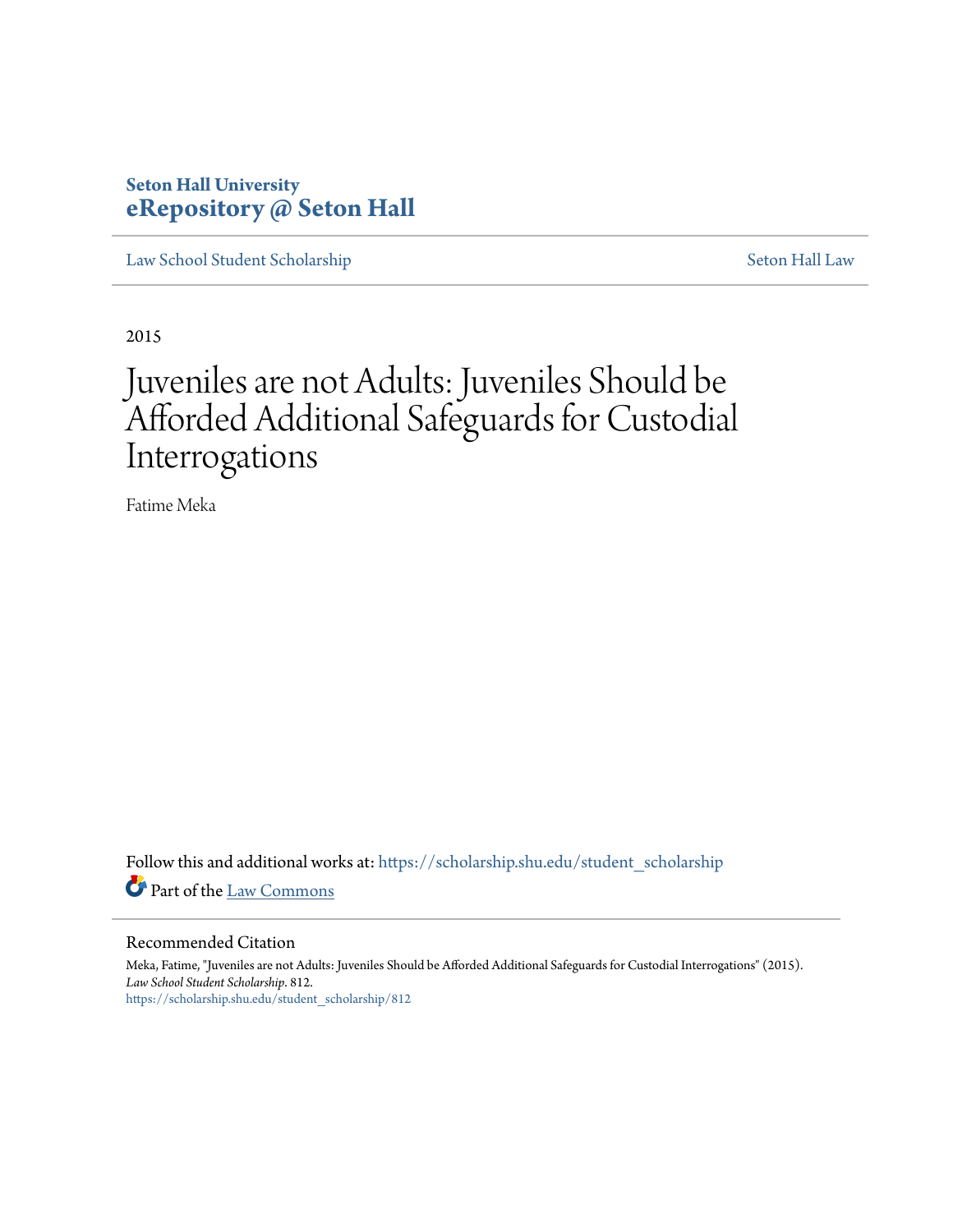## JUVENILES ARE NOT ADULTS: JUVENILES SHOULD BE AFFORDED ADDITIONAL SAFEGUARDS FOR CUSTODIAL INTERROGATIONS.

#### **I. Introduction**:

"It's like I have this overwhelming feeling that I killed her. I don't know why, but I feel that way. [...] All I know is just for some reason, I can tell I killed her."<sup>1</sup> This juvenile confessed to the murder of his sister, when eventually DNA evidence revealed he did not in fact kill her. It was a false confession.<sup>2</sup> Why would a juvenile falsely confess to such a serious crime with such serious consequences? He was somehow really convinced he did it. He began his interrogation, however, with the mindset that he was not responsible for the murder of his sister, but after hours of being in the interrogation process he began to be overwhelmed with a feeling that he killed his sister. He had the overwhelming feeling that he was responsible for the act, but he simply couldn't remember the details of the event, just the fact that he believed he killed her because he was made to believe he killed her and that there was evidence that pointed to him.<sup>3</sup> So, he confessed to the act of murder. Where is the root of the problem with all of this? Custodial interrogations.

<sup>1</sup> Sauer, Mark; Wilkens, John, "Haunting questions: The Stephanie Crowe Murder Case. Part 1: The night she was killed;" "Part 2: The arrest." San Diego Union Tribune (May 11, 1999); "Miscarriages/Travesty of Justice Michael Crowe Case Coerced Confession." Youtube, LLC. Web. Nov. 4, 2014.https://www.youtube.com/watch?v= yJcqjPxtIXc. (Quotes by Michael Crowe on the murder of his sister Stephanie Crowe during his video taped custodial interrogation, including an apology letter he wrote to his sister as part of that interrogation).

 $2 \underline{\mathsf{Id}}$ .

 $3 \underline{Id}$ .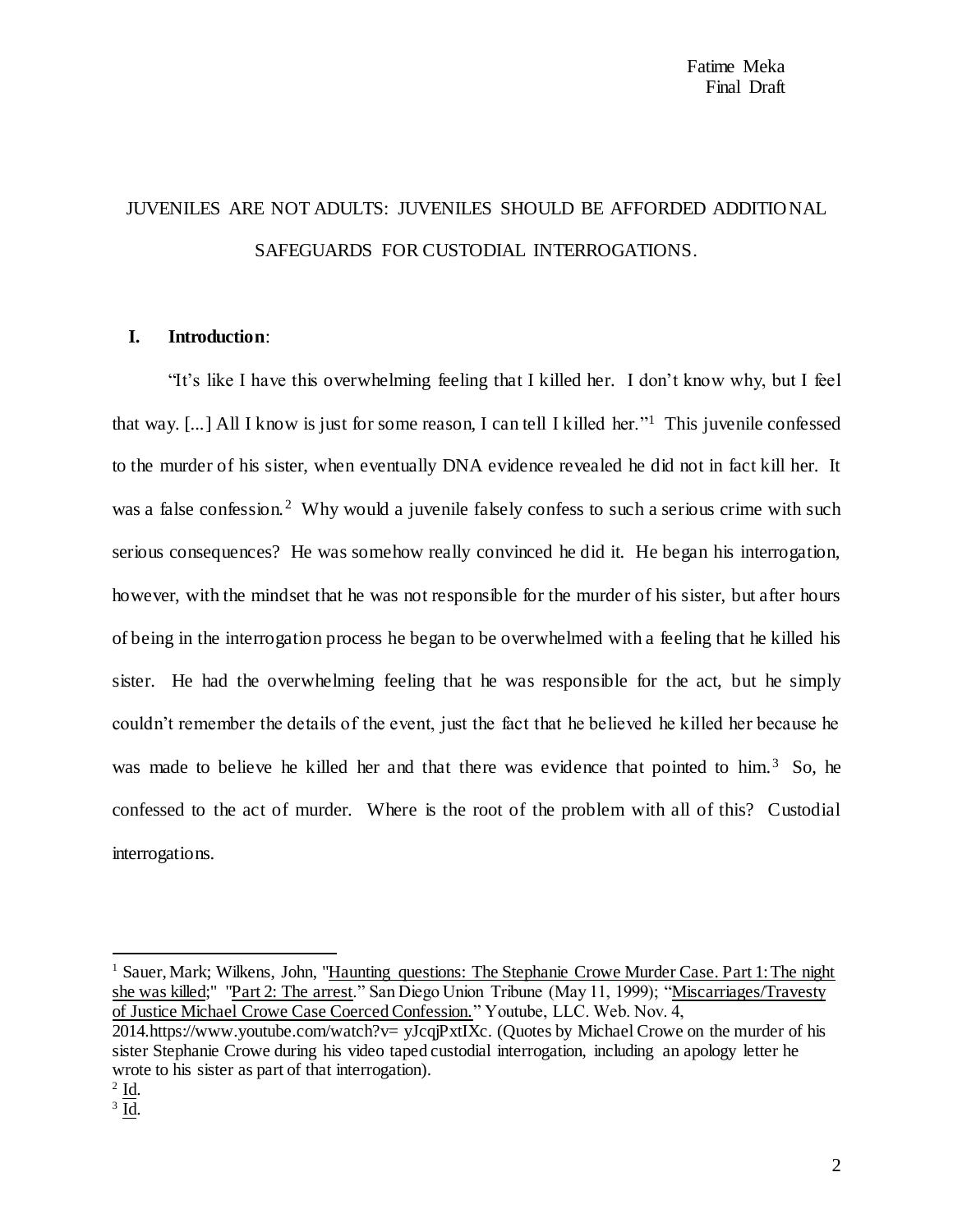The United States has a vast inconsistency when it comes to procedures for custodial interrogations and especially when it comes to those procedures for juveniles. Also, there are separate procedures at the federal level for when a juvenile is a suspect of a federal violation. Subsequently, there is an array of procedures that differ from state to state for nonfederal violations. Even with some procedures in place, the federal and state systems still lack specific procedures for how such custodial interrogations should be conducted specifically towards juveniles.

In this note I will start by discussing some of the seminal United States Supreme Court cases to illustrate the foundational pieces for custodial interrogations generally, as well as in regards to juveniles. My illustration will include a break down of what custody is and when it is established, and what a waiver of rights is and when a waiver is sufficiently established, all with regards to custodial interrogations. This note will not delve into the third piece of custodial interrogations, about how to establish what an interrogation is; the courts have not spoken on that as of yet in order to expand on it. The courts have, however, spoken on custody and waiver. After I establish those foundational pieces, I will go through some of the current federal police standards for custodial interrogations enacted by statute and then I will illustrate New Jersey and New York's juvenile systems and procedures for custodial interrogation through a comparative analysis, in order to show how two states that are similarly situated have such different treatment in juvenile procedures. Next, I will provide a brief analysis of state police manuals currently in place for interrogations. The final part of my paper will propose a number of different safeguards in juvenile procedures that can help ensure juvenile rights during custodial interrogations. Ultimately, this note will show how the courts have taken some steps towards recognizing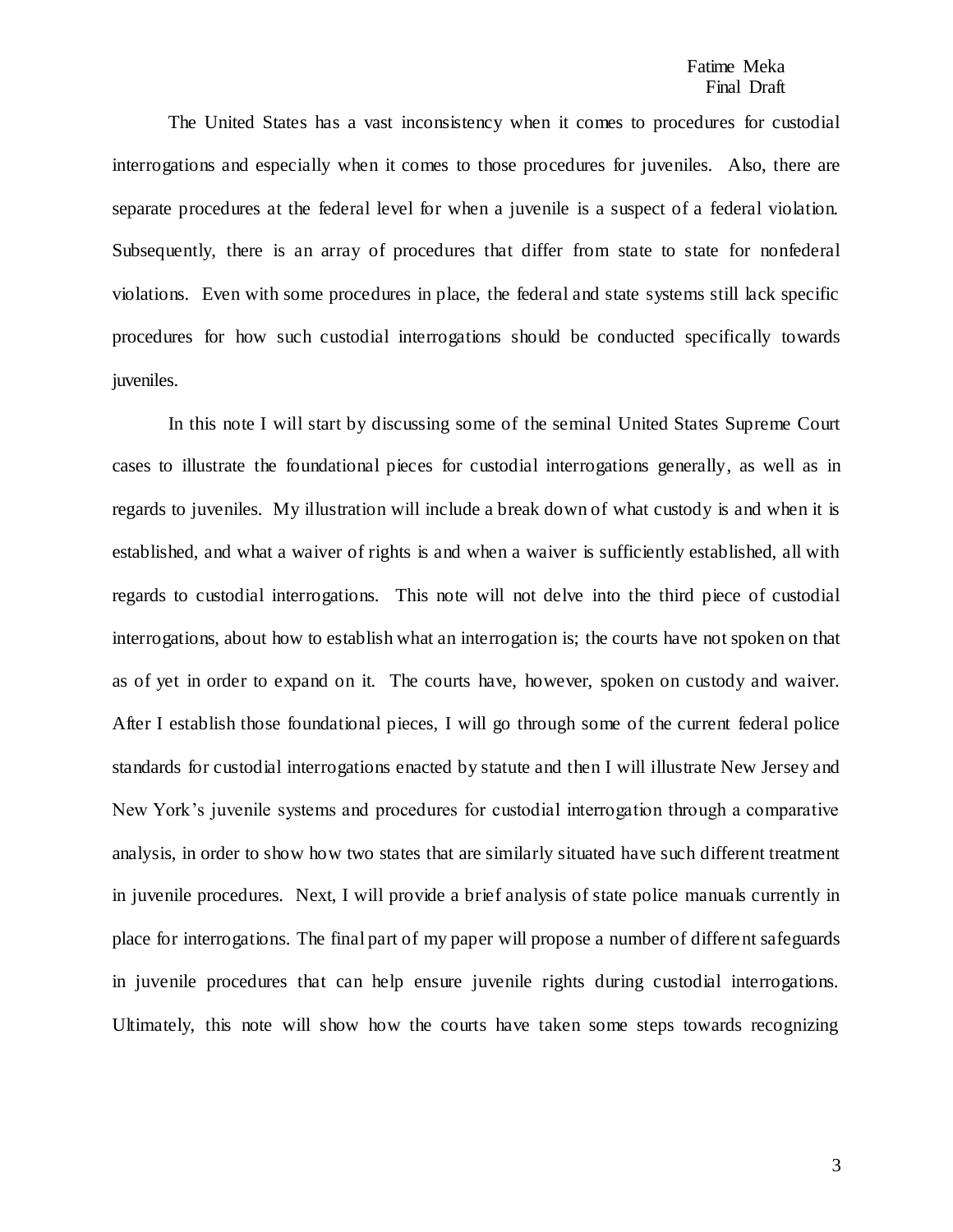#### Fatime Meka Final Draft

differences between juveniles and adults, but how those efforts are not nearly enough and the courts should expand that recognition to follow through to custodial interrogations as well.

A juvenile is defined as a young person who is not old enough to be legally considered an adult as well as one reflecting psychological or intellectual immaturity. <sup>4</sup> Some synonyms provided for a juvenile include immature and young and some antonyms include adult and matured.<sup>5</sup> In the contrary, an adult is defined as one who is fully grown and developed.<sup>6</sup> Furthermore, a child is defined as "one strongly influenced by another or by a place or state of affairs."<sup>7</sup> Simply by reading the clear and unambiguous definitions of what a juvenile or child means compared to what an adult means is alone a sufficient indicator that treatment of each should not be alike. One who, by definition, is generally easily influenced should not be treated similarly to one who, by definition, is mature and developed, especially during custodial interrogations when the possible waiver of fundamental constitutional rights is involved. As a matter of good sub-constitutional policy in protecting juvenile rights, jurisdictions across the country should uniformly adopt special procedural safeguards for juvenile treatment during custodial interrogations.

#### **II. Constitutional Law of Interrogations**

l

This section will demonstrate the various constitutional laws and cases on custodial interrogation. That being said, it will first illustrate the two main United States Constitutional Amendments involved, the Fifth Amendment and the Sixth Amendment. Second, it will focus on case law that illustrates how "custody" is established, along with certain rights that attach, and

<sup>&</sup>lt;sup>4</sup> "Juvenile" Def. 1. Merriam Webster Online, Merriam Webster, n.d. Web. 4 Nov. 2014.

<sup>5</sup> Juvenile" Def. 2. Merriam Webster Online, Merriam Webster, n.d. Web. 4 Nov. 2014.

<sup>&</sup>lt;sup>6</sup> "Adult" Def. 1. Merriam Webster Online, Merriam Webster, n.d. Web. 4 Nov. 2014.

<sup>&</sup>lt;sup>7</sup> "Child" Def. 5. Merriam Webster Online, Merriam Webster, n.d. Web. 4 Nov. 2014.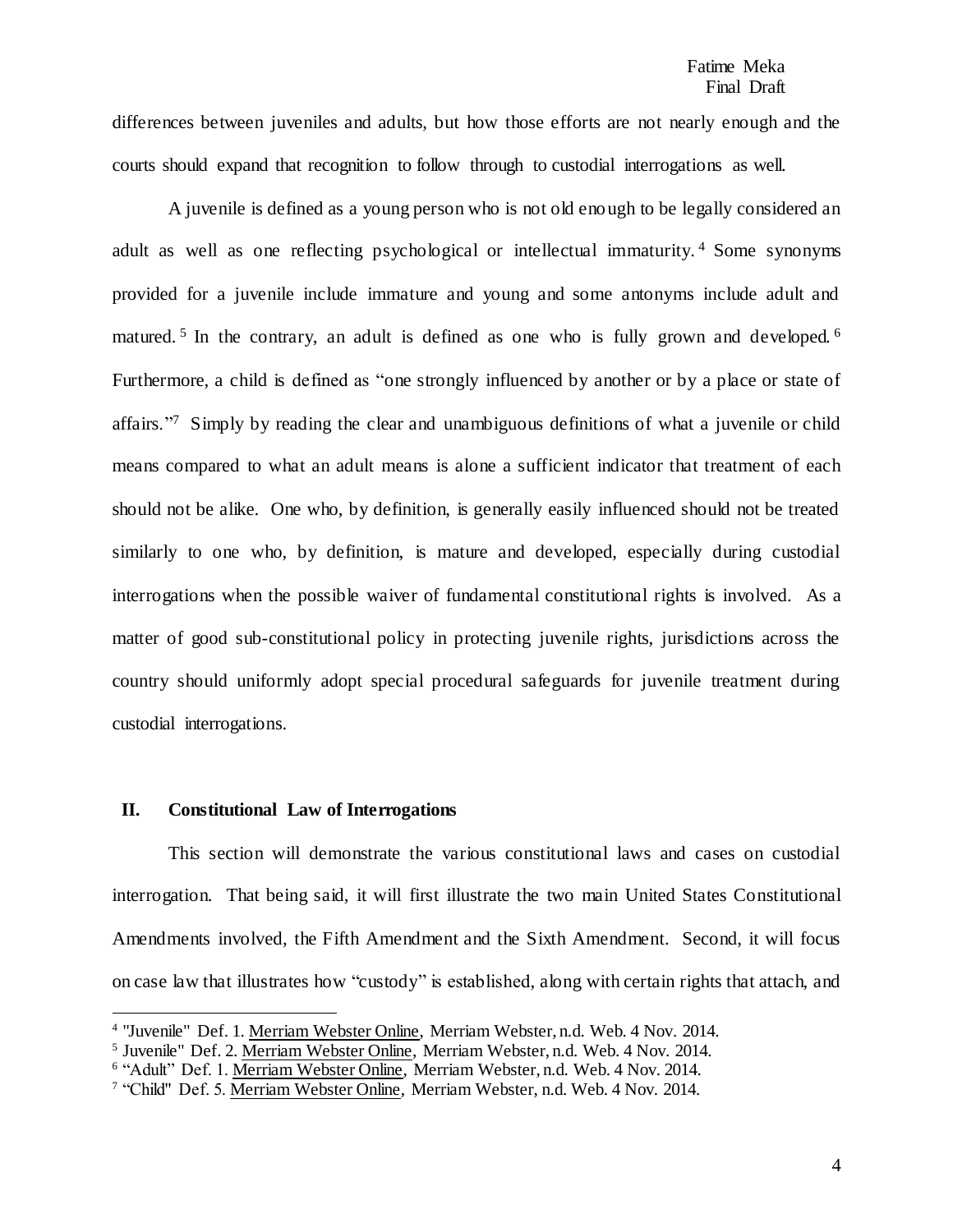then lastly this section will focus on the "waiver" of rights for custodial interrogation purposes. The section will not go into detail about "interrogations" on a constitutional level because the courts have not spoken on it yet, but the courts have spoken on custody and waiver. Essentially, the purpose of this section is to outline where constitutional law currently stands with regards to juveniles.

The Fifth Amendment of the United States Constitution states that no person "shall be compelled in a criminal case to be a witness against himself," thus protecting a person from selfincrimination.<sup>8</sup> The Fifth Amendment was interpreted to apply to juveniles as well.<sup>9</sup> It was applied as a fundamental right to juveniles even though it was also recognized that juvenile proceedings were somewhat different than adult proceedings, taking place in family co urt.<sup>10</sup> Juvenile proceedings are somewhat different because some juvenile matters are looked at as criminal matters for the cases that lead to adjudicated dispositions of commitment in a state institution, but in the alternative some juvenile matters are seen as civil, and juveniles are still nonetheless afforded this privilege against self-incrimination. <sup>11</sup>

The Sixth Amendment of the United States Constitution states, "In all criminal prosecutions, the accused shall enjoy the right [...] to have the assistance of counsel for his defense."<sup>12</sup> The right to counsel is also a privilege afforded to adults as well as juveniles. Both the Fifth and Sixth Amendments have been incorporated into the States pursuant to the

<sup>8</sup> U.S. Const. Amend. V.

<sup>9</sup> *In re* Gault, 387 U.S. 1 (1967)

 $10$  Id. at 4.

<sup>&</sup>lt;sup>11</sup> Id. at 47,55; shows how special carve outs are made throughout the system to afford juveniles privileges that adults are afforded, while also taking into consideration the very fact that the person involved in the matter is a juvenile.

<sup>12</sup> U.S. Const. Amend. VI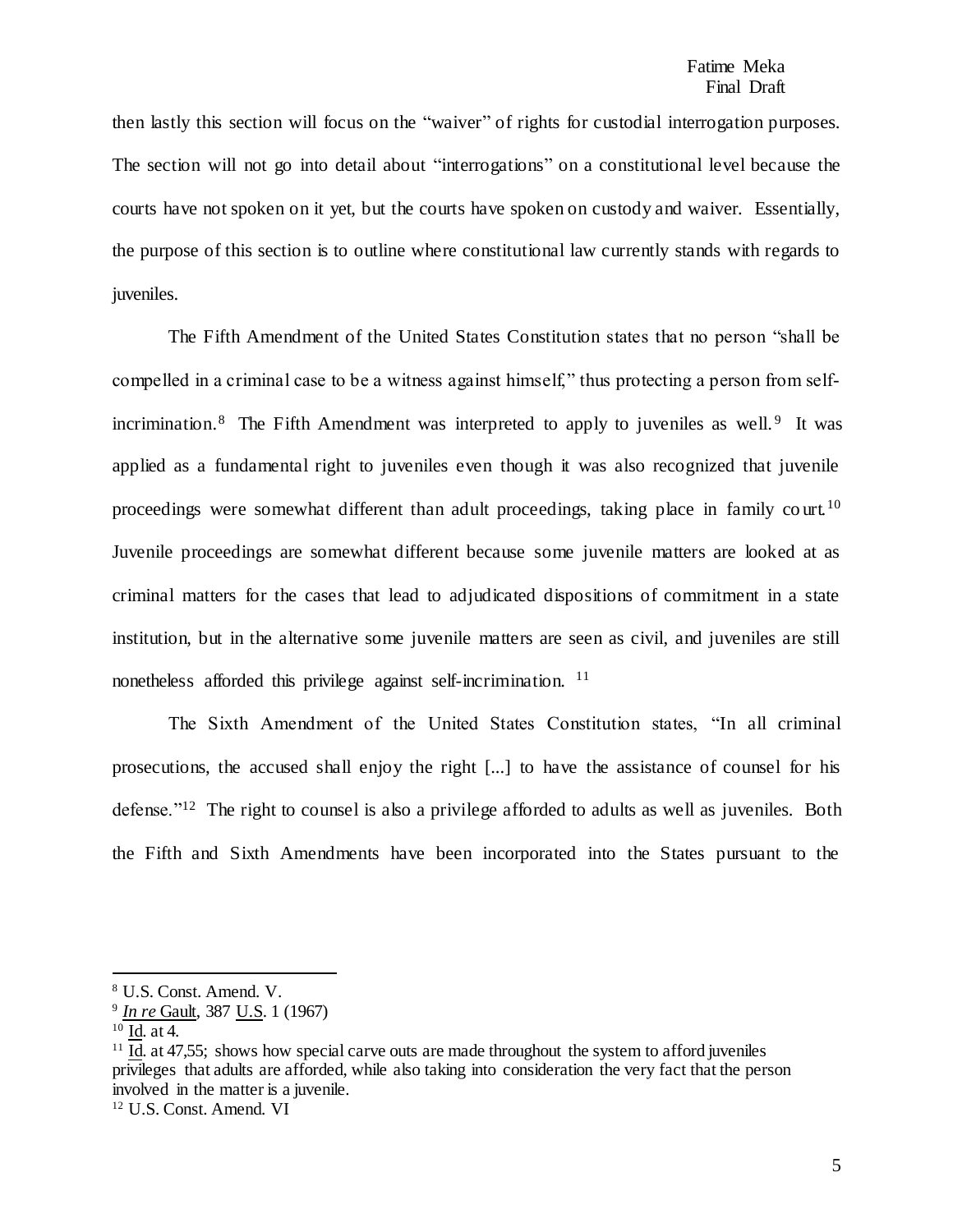Fourteenth Amendment and the two Amendments are both key rights that the courts have focused on when discussing custodial interrogations.<sup>13</sup>

More than forty years ago, the United States Supreme Court decided the landmark interrogation case, Miranda v. Arizona.<sup>14</sup> The Court held that certain constitutional rights attach when a person is taken into custody.<sup>15</sup> The test for when a person is considered to be in "custody" is an objective one, questioning whether the person was "deprived of his freedom of action in any significant way" by the police, so as to make a reasonable person believe he is not free to leave. <sup>16</sup> Hence, if a reasonable person would not feel free to leave, as in the aforementioned situation, custody is likely to be established. Furthermore, the Court indicated that custodial interrogations include a line of questioning towards a person in custody that is reasonably likely to elicit an incriminating response from that person.<sup>17</sup> In order to make a determination of custody, the Court looks at the circumstances surrounding the interrogation and decides whether under the circumstances a reasonable person would feel free to leave or not.<sup>18</sup>

Once custody is established, the Court held that "Miranda" rights attach and the following "Miranda Warnings" must be administered before any custodial interrogation begins: the person has the right to remain silent, anything he says can and will be used against him in a

 $\overline{a}$ 

<sup>13</sup> U.S. Const. Amend. XIV

<sup>14</sup> Miranda v. Arizona, 384 U.S. 436 (1966)

<sup>&</sup>lt;sup>15</sup> Id. (A man was taken to the police station and questioned for two hours without any advisement of his fundamental rights. The Court was most concerned with coerced but true confessions violating a person's right against self-incrimination rather than focusing on due process. The Court found the coercion here to be more psychological and not at the level of coercion seen in earlier cases such as Brown v. Mississippi, 297 U.S. 278 (1936) thereby avoiding due process. [In Brown v. Mississippi, police hung the suspect on a tree while questioning and kept hanging him and then letting him go before killing him. The police used this as a method of custodial interrogation]).

<sup>16</sup> Miranda, supra, 384 U.S. at 444.

 $17 \overline{Id}$ . 445.

<sup>18</sup> Id. at 444.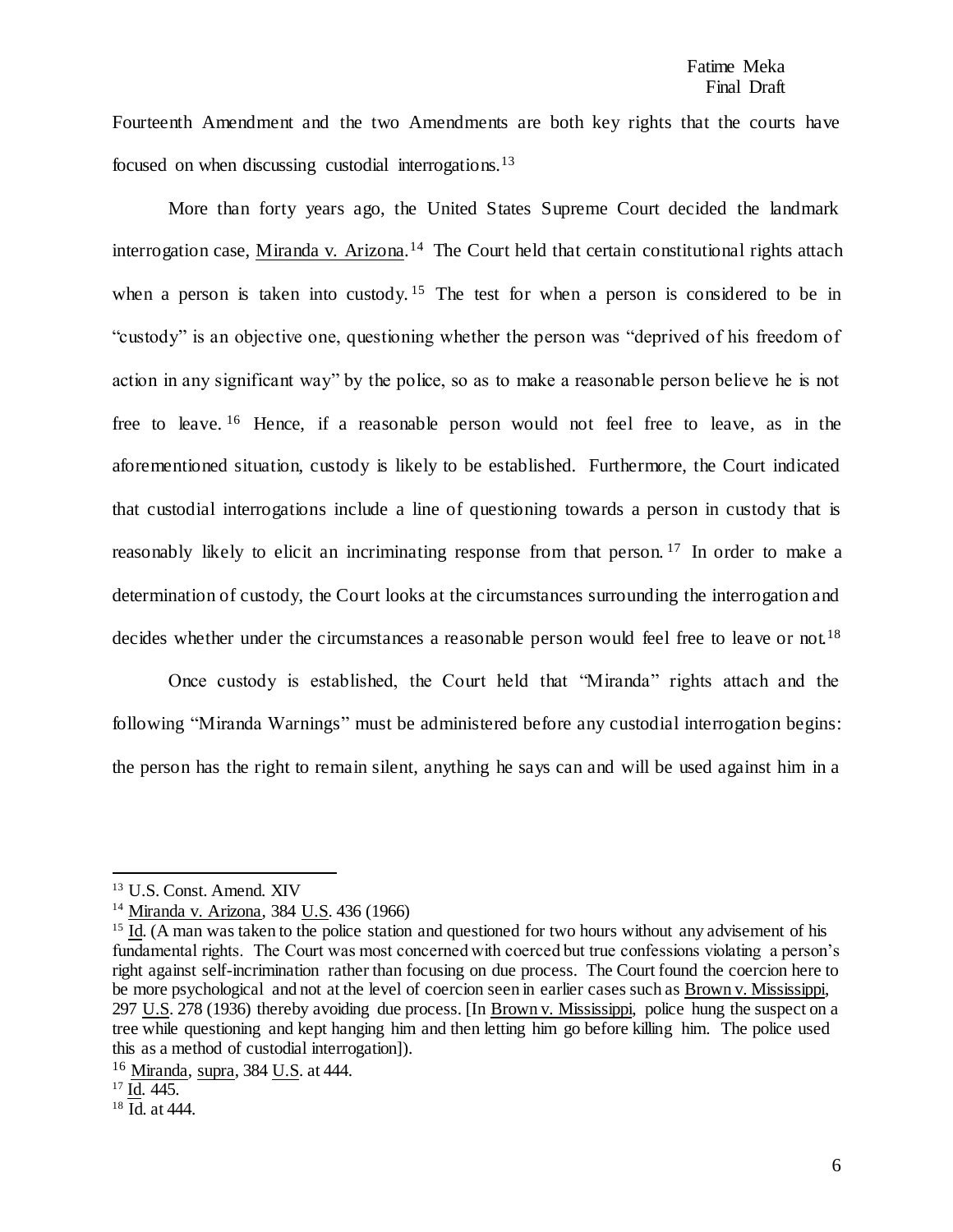court of law; the person has the right to an attorney, and if he cannot afford an attorney, one will be provided to him if he so desires.<sup>19</sup>

The purpose of "Miranda Warnings" is to protect people from the Fifth Amendment Constitutional right against self-incrimination.<sup>20</sup> The solution the Court provided in deciding Miranda serves as a layer of protection against coercive police interrogations, eliciting coerced confessions. The Court stressed that "the modern practice of in-custody interrogation is psychologically rather physically orientated," further noting that coercion does not necessarily solely mean physical, but mental as well.<sup>21</sup> Unfortunately, other than the issuance of the "Miranda Warnings" to notify a person in custody of his rights, the Court has provided little guidance as to what is permissible during the actual custodial interrogation as far as how they are conducted.<sup>22</sup> The Court has taken time to illustrate the inherent coercive atmosphere and effect such interrogations possess, even on psychological levels, however, the Court has not identified where bright lines can be drawn here. It does not leave any precedent as to what specific types of conduct and what process is in fact *acceptable* for police officers during custodial interrogations; the Court simply made carve outs of *unacceptable* behavior.<sup>23</sup>

In recent years, the seminal case JDB v. North Carolina was decided by the United States Supreme Court discussing the "custody" of juveniles for purposes of Miranda.<sup>24</sup> Justice Sotomayor emphasized that the history of the justice system is "replete with laws and juvenile

 $\overline{a}$ 

<sup>19</sup> Id. at 444-445.

<sup>20</sup> Id. at 512.

<sup>21</sup> Id. at 437-438

<sup>22</sup> Id.

<sup>&</sup>lt;sup>23</sup> Such as in Brown v. Mississippi, 297 U.S. 278 (1936), with regard to the physical conduct of hanging the suspect during interrogations held as being unacceptable behavior for officers.

<sup>&</sup>lt;sup>24</sup> JDB v. North Carolina, 131 S. Ct. 2394 (2011). (A thirteen-year-old juvenile was questioned by an officer in the presents of two officers and two administrators at school for an alleged burglary and the Court decided whether the age of the juvenile is a relevant factor for a custody analysis of a custodial interrogation.)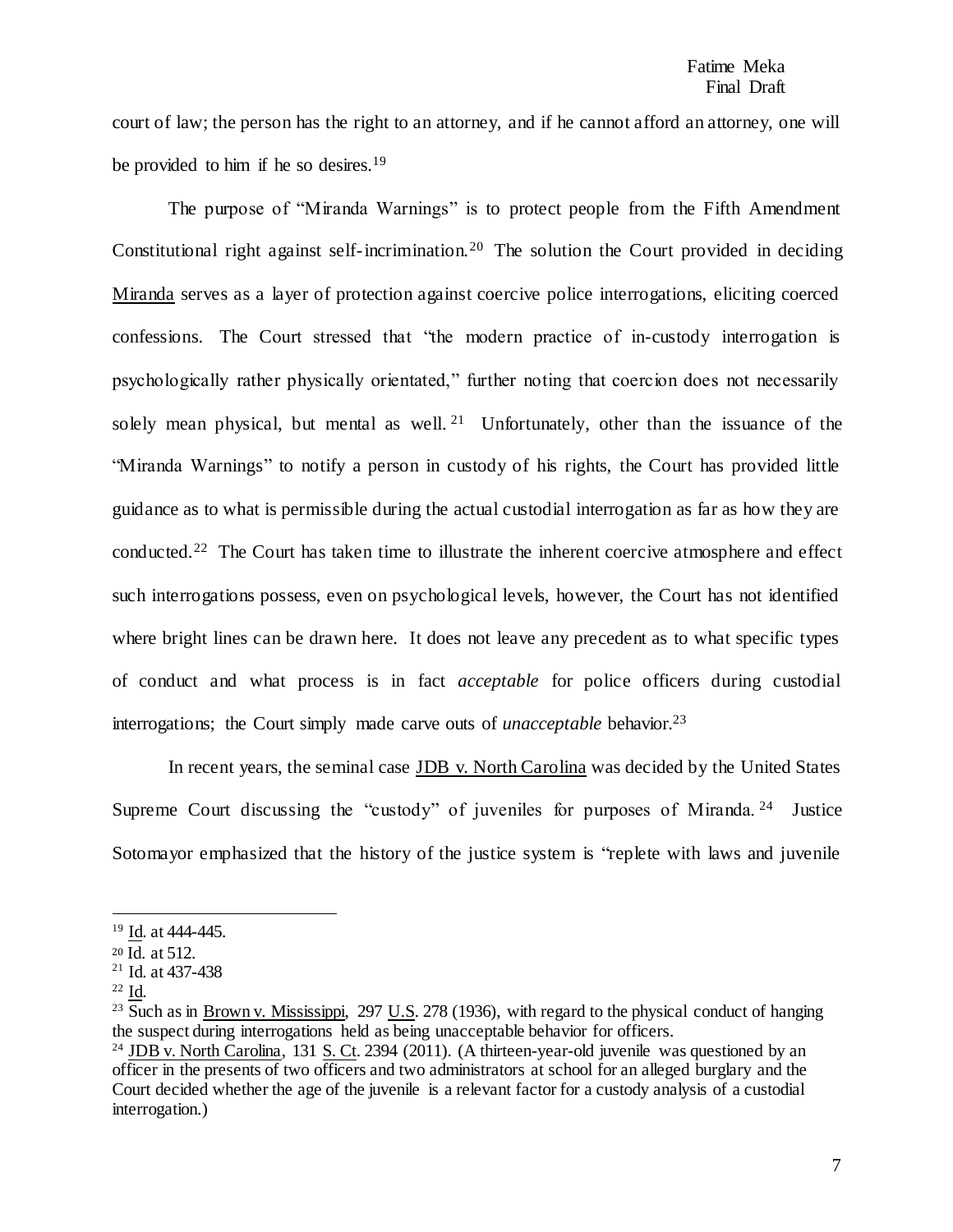recognition that, children *cannot* be viewed simply as miniature adults," leaving no reason to take a different course in this case.<sup>25</sup> The Court held that for the purpose of Miranda, objective custody analysis requires police to take a juvenile's age into consideration, when the age is known to the officer or should have been known to the officer under an objective analysis, when making the determination of whether and when "Miranda" rights must be issued to the juvenile.<sup>26</sup>

In reaching its decision, the Court reemphasized the "inherently compelling pressures" of police custodial interrogations as noted in Miranda, and even furthered that such pressures "can induce a frighteningly high percentage of people to confess crimes they never committed."<sup>27</sup> The Court implicitly recognized a reasonable child versus a reasonable standard for adults by noting the common law approach in the Restatement of Torts, which embraces the reality that children are not adults thereby finding that a "person's childhood is a relevant circumstance to be considered."<sup>28</sup> The Court acknowledges that children or juveniles sit in a different class than adults and noted that in general a juvenile may not even form a binding contract legally or get married without the consent of a parent.<sup>29</sup>

Ultimately, there are times that a juvenile needs the consent or the presents of an adult or guardian for certain areas in our judicial and legal system. Furthermore, although the Court did not specifically carve out separate procedures for juveniles other than taking the "age" of a juvenile into consideration under the totality of the circumstances in making a determination for custody and issuance of Miranda rights within the already existent objective analysis, the Court

<sup>25</sup> Id. at p. 2397, 2404, *citing*, Eddings v. Oklahoma, 455 U.S. 104, 115 (1982). (Internal quotes eliminated)(Emphasis added).

<sup>26</sup> JDB, supra, 131 S. Ct. at p. 2404.

<sup>27</sup> Id. at 2396-97, 2401, *citing*, Corley v. United States, 556 U.S. 303).

<sup>28</sup> JDB, supra, 131 S. Ct. at p. 2404, c*iting,* Restatement (Third) of Torts § 10 Cmt. b, 117 (2005), *see also*, Restatement (Second) of Torts § 283A Cmt. b, 15 (1965). (Internal quotes eliminated). <sup>29</sup> JDB, supra, 131 S. Ct. at 2403.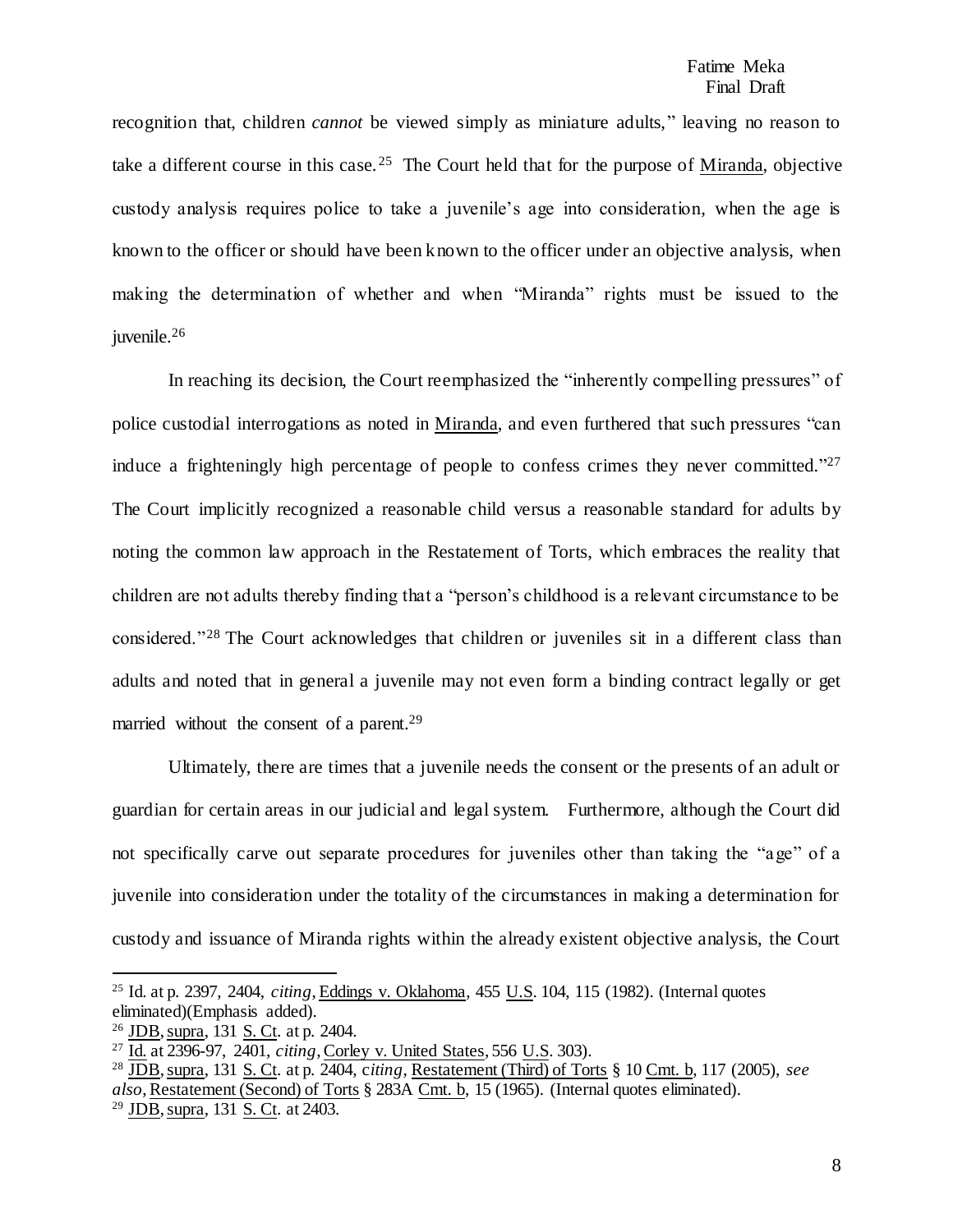did recognize that "recent studies suggest that the risk is all the more acute when the subject of the custodial interrogation is a juvenile." <sup>30</sup>

Accordingly, pursuant to the current standards set forth, there is a two-step objective analysis for  $\text{custodv}:^{31}$ 

1. What were the circumstances surrounding the interrogation, and

2. Given those circumstances would a reasonable person have felt he or she was at liberty

to end the interrogation and leave

Some of the relevant factors examined under the circumstance surrounding the interrogation include: the location the questioning took place, the duration of the questioning, what statements were actually made during the interview, if there were any types of physical restraints apparent during the questioning or absent of such restraints during questions, and whether the person was actually released after the questioning ended.  $32$  As part of those circumstances objectively considered, for juveniles, the Court held that "age," should be included in the circumstances, "so long as the child's age was known to the officer at the time of police questioning, or would have been objectively apparent to a reasonable officer."<sup>33</sup> It can be argued that "age" can be seen an individual or personal characteristic of the juvenile making it a little less objective. The Court here could not ignore the "very real differences between children and adults," because to ignore such differences "would be to deny children the full scope of the procedural safeguards that Miranda guarantees to adults."<sup>34</sup>

Subsequently, after custody is properly established and Miranda warnings are given, the person in custody has the right to waive his right to remain silent and his right to speak to an

<sup>30</sup> Id. at 2397,2401.

<sup>31</sup> Id. at 2402

<sup>32</sup> Id. at 2402, *see also*, Howes v. Fields, 132 S.Ct. 1181, 1189-1190 (2012)).

<sup>33</sup> JDB, supra, 131 S. Ct. at p. 2406.

<sup>34</sup> Id. at p. 2405.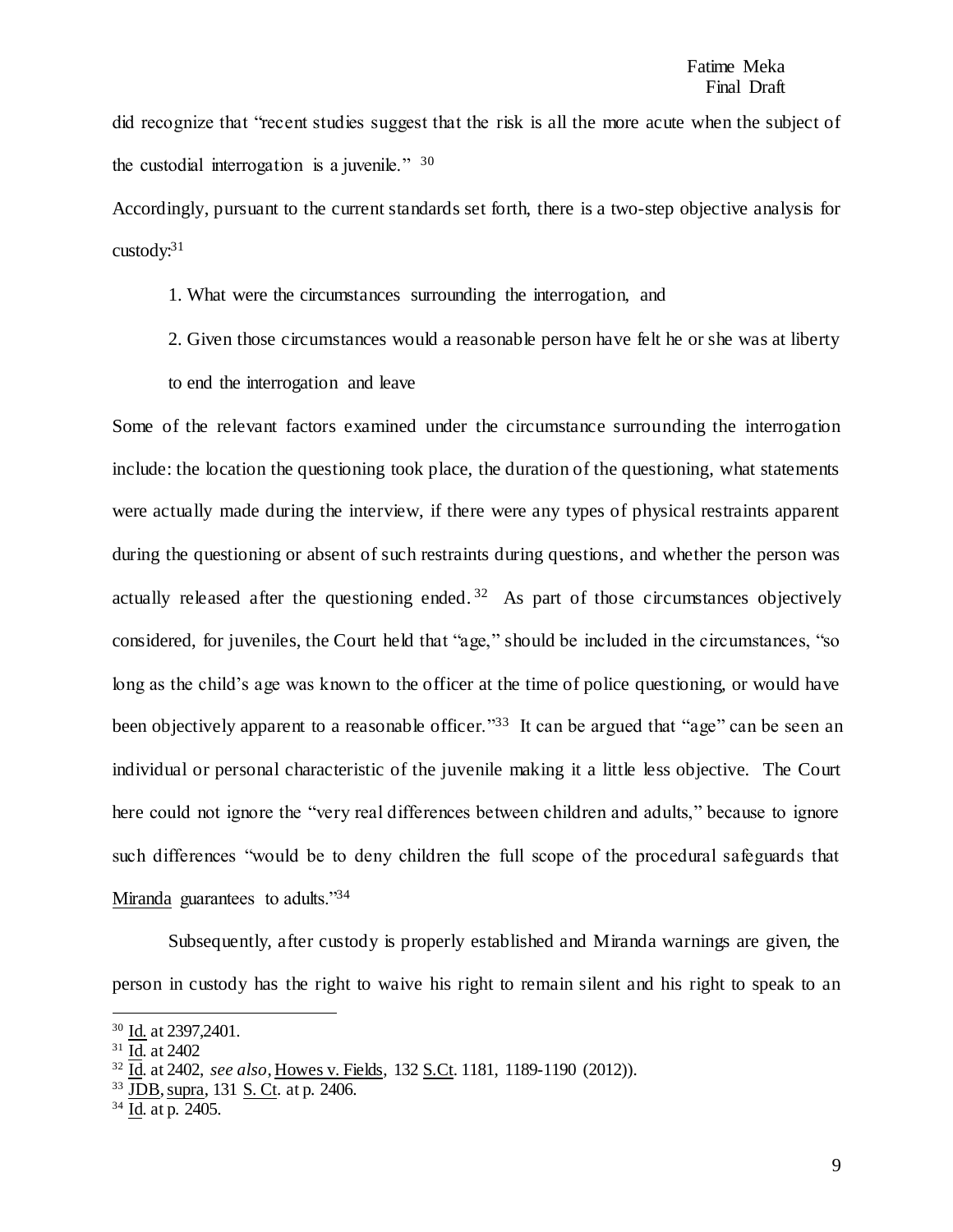attorney or to have an attorney present. The United States Supreme Court has illustrated that a sufficient waiver must be done so, voluntarily, knowingly and intelligently by the person held in custody.<sup>35</sup> In essence, voluntarily would be done without any coercive pressures, and knowingly and intelligently would mean the person is aware of the nature of the rights they are waiving and the consequences that subsequently follow. In regards to public policy concerns, the Court was trying to strike a balance between the effectiveness of police questioning as well as the need to protect people from self-incrimination due to the inherently coercive nature of police interrogations generally.<sup>36</sup> The Court decided in Miranda that:

"...Without proper safeguards the process of in-custody interrogation of persons suspected or accused of crime contains inherently compelling pressures which work to undermine the individual's will to resist and to compel him to speak where he would not otherwise do so freely. In order to combat these pressures and to permit a full opportunity to exercise the privilege against self-incrimination, the accused must be adequately and effectively apprised of his rights and the exercise of those rights must be fully honored."37

If the person in custody indicates that he wants to invoke his right to remain silent or right to counsel, then the interrogation should cease at that point. <sup>38</sup> If, however, the individual in custody is willing to make a statement and does not ask for an attorney, so long as it is done knowingly and voluntarily, it may constitute a waiver of those rights administered in the Miranda warning and the interrogation may commence. The Court sets a high standard of proof for the waiver of constitutional rights, including those formerly mentioned in relation to custodial interrogations, which need to be proven by the State or government to show the sufficiency of a waiver. The Court illustrated in Miranda that "any evidence that the accused was *threatened,* 

<sup>35</sup> Moran v. Burbine, 475 U.S. 412 (1986) (Overruled in part by Commonwealth v. Rivera, 464 Mass. 56, cert. den.) (Holding that a suspect's knowledge of an attorney's efforts to assist him by contacting the suspect or attempting to, was considered directly relevant to the suspect's ability to knowingly and intelligently waive his Miranda rights).

<sup>36</sup> Miranda, supra, 384 U.S. at 436.

<sup>37</sup> Id. at 457-58.

<sup>38</sup> Id.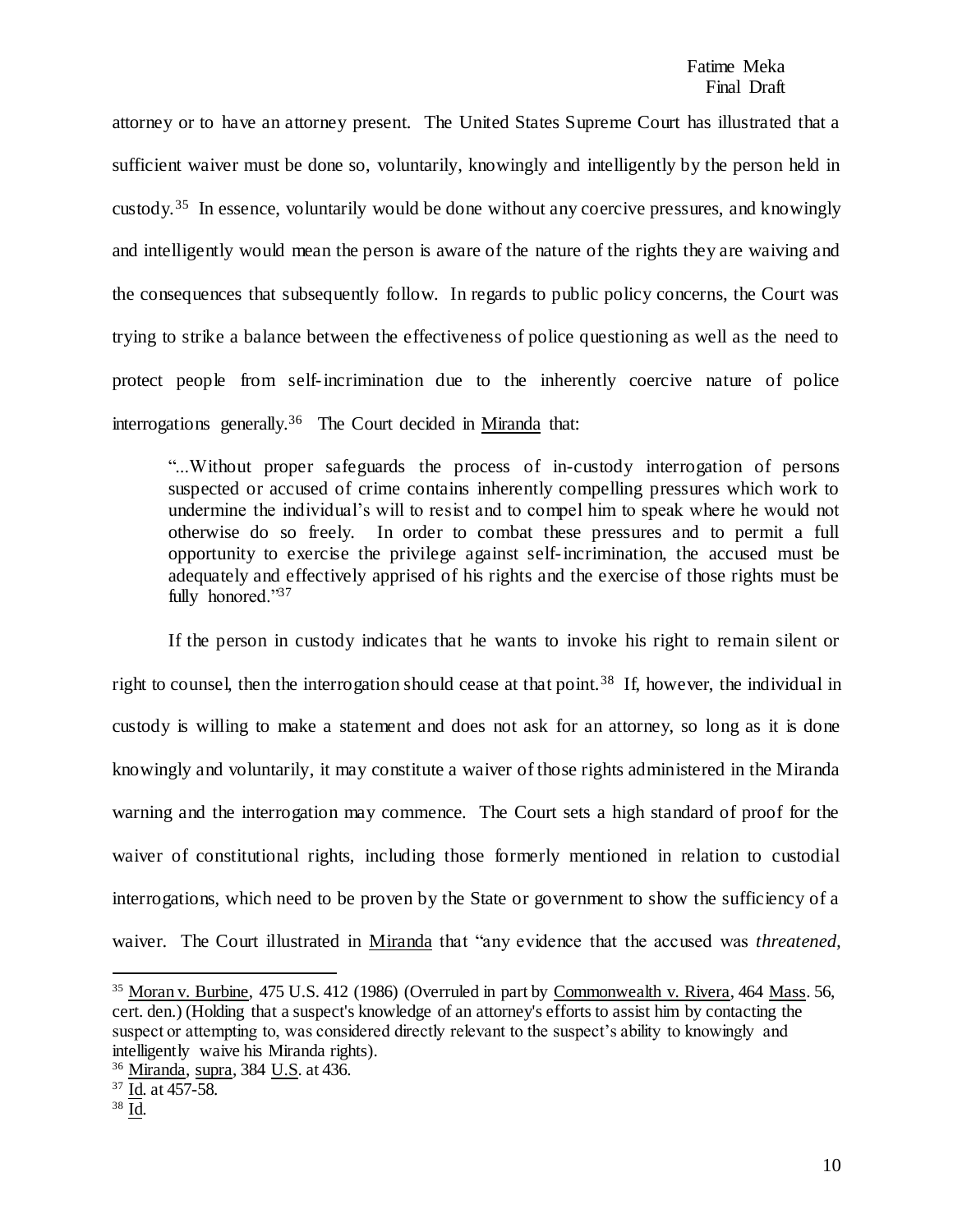*tricked, or cajoled* into a waiver will, of course, show that the defendant *did not* voluntarily waive his privilege."<sup>39</sup> The aforementioned statement by the Court may be seen as one way the Court has attempted to draw some lines as to what types of behavior are perceived as coercive and not allowed by officers during custodial interrogations. The administration of the Miranda warnings coupled with a sufficient waiver is generally seen as prerequisites to the admissibility of the statements made by the person in custody.

The Court has acknowledged that at times the person's statement in custody can be somewhat ambiguous as to whether the suspect is actually trying to invoke his Miranda rights to remain silent and more so the right to counsel.<sup>40</sup> Although not held as precedent, the Court did see it important to note that it *would be* "good police practice" for officers conducting interrogations, to ask some questions to clarify when it is unclear as to the person's requests for counsel.<sup>41</sup> This dicta shows that the Court can see some areas where the system in policing during custodial interrogations has room for improvements as good policy and for better police practice.<sup>42</sup> Unfortunately, however, the Court did not take steps to elaborate on this so as to create any bright line rule for interrogations to be used for future purposes.

Further, it has been noted by the courts that silence alone does not constitute a waiver of Miranda.<sup>43</sup> The waiver of Miranda may be said expressly or may be inferred by the actions or words by the individual held in custody. The State or government must show, by a preponderance of the evidence, that, based on the totality of the circumstances the person in custody understood his rights and knowingly and intelligently intended to waive those rights.<sup>44</sup>

 $^{41}$  Id.

l

 $42$  Id.

<sup>39</sup> Id. (Emphasis added)

<sup>40</sup> Davis v. United States, 512 U.S. 452 (1994).

<sup>43</sup> Miranda, supra, 384 U.S. at 475.

<sup>44</sup> Id. at 436.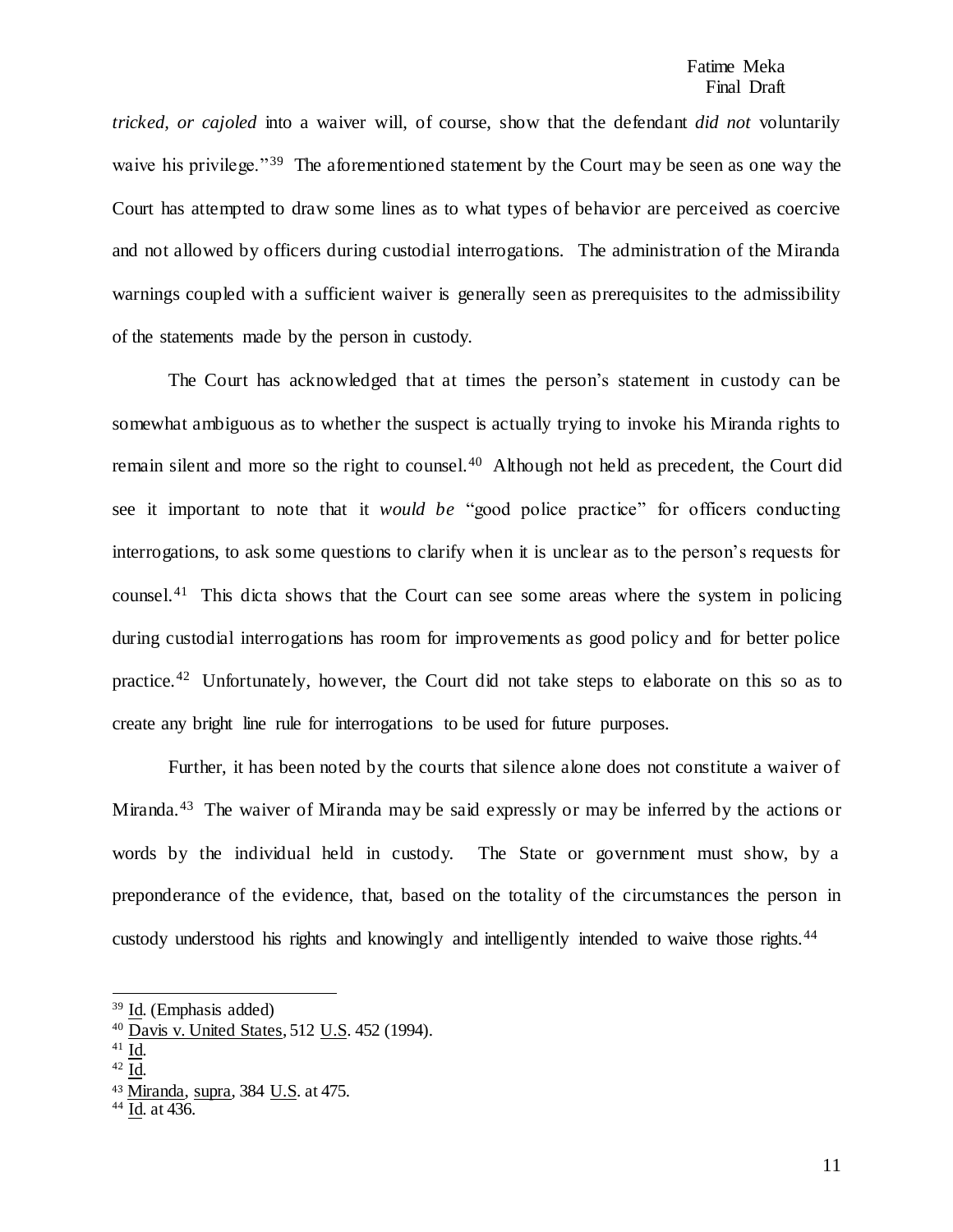#### Fatime Meka Final Draft

In the juvenile matter of Fare v. Michael C, the United States Supreme Court looked to Miranda in that, "if the accused indicated in any matter that he wishes to remain silent or to consult an attorney, interrogation must cease, and any statement obtained from him during interrogation thereafter may not be admitted against him at his trial."<sup>45</sup> While in custody, a juvenile had asked to speak with his probation officer after his Miranda warnings were administered.<sup>46</sup> His probation officer was not provided and the juvenile in turn eventually continued, by speaking with the police officer.<sup>47</sup> Initially, the California lower court denied the juvenile's motion to suppress those statements made, holding that the juvenile waived his right to remain silent.<sup>48</sup> The California Supreme Court then, in turn, reversed the lower court, holding that the juvenile's request for his probation officer *should have been considered a "per se invocation" of his Constitutional Fifth Amendment right*, in the same way that a person in custody may request for an attorney.<sup>49</sup> That court saw the probation officer as a "trusted guardian" in the juvenile's life.<sup>50</sup>

The United States Supreme Court, however, ultimately overturned the California Supreme Court's decision, reasoning, "A probation officer is not in a position to offer the type of legal assistance necessary to protect the Fifth Amendment rights of an accused undergoing custodial interrogation that a lawyer can offer."<sup>51</sup> The Court did, however, lay out some factors the courts should consider when assessing the totality of the circumstances of the sufficiency of a juveniles waiver including; age, education, experience, intelligence, background, understanding

- $49 \overline{\text{Id}}$ . 713-714 (Emphasis added).
- $50 \overline{\mathrm{Id}}$ . at 713.

l

<sup>51</sup> Id. at 719-722.

<sup>45</sup> Fare, 442 U.S. 707, 709 (1979), *citing to*, Miranda, supra, 384 U.S. at 444-445, 473-474.

<sup>46</sup> Fare, supra, 442 U.S. at 710.

<sup>47</sup> Id. at 710-712.

<sup>48</sup> Id. at 710-712.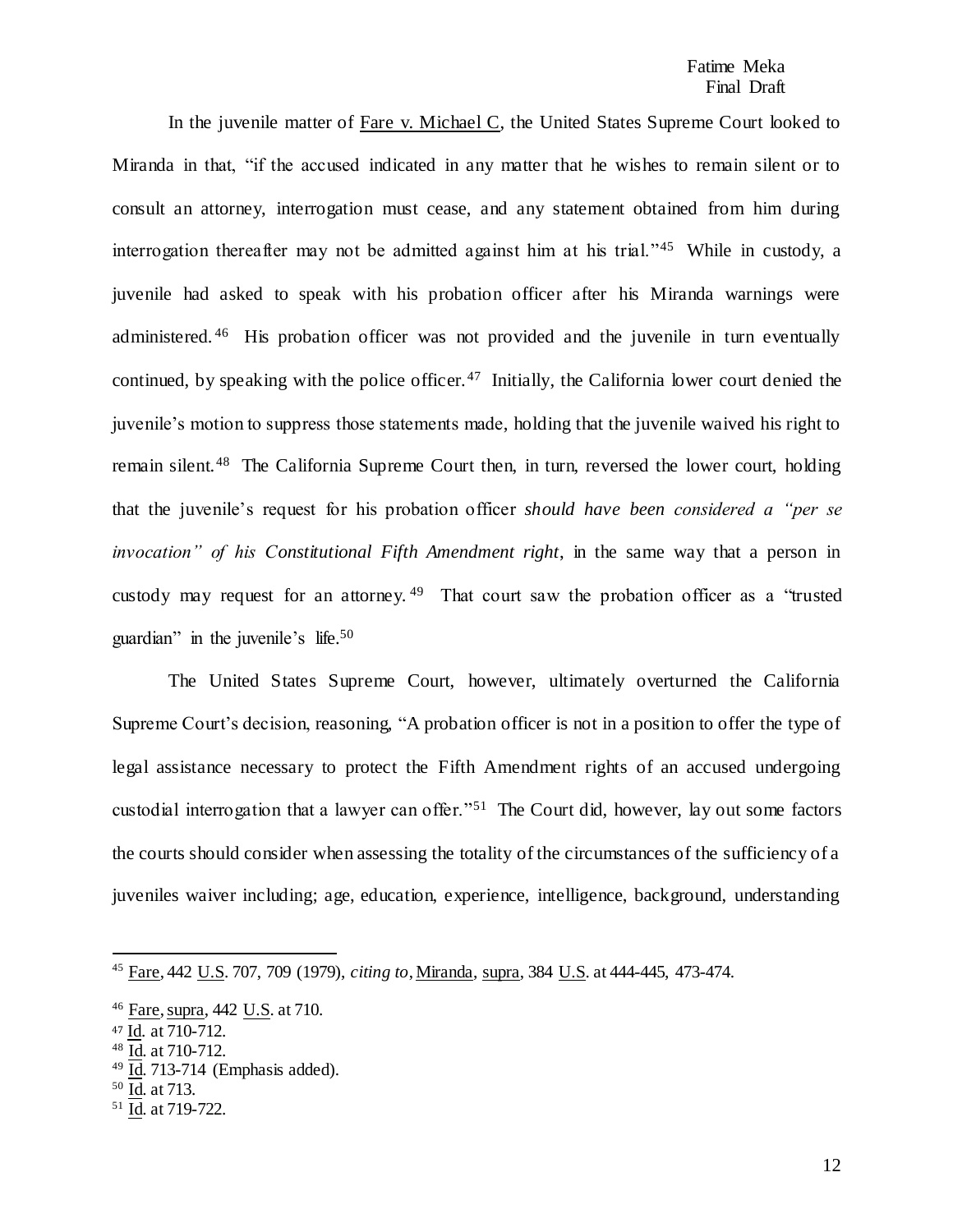of his Miranda rights, and understanding of the consequences that attach when agreeing to waive those rights, but still as an objective analysis.<sup>52</sup> Accordingly, the Court held the age of a juvenile to merely be one of the many factors in a totality of the circumstances objective analysis of the situation at hand and not a dispositive one. The system fails to give juveniles the protections they need, in terms of sufficiently waiving their Constitutional rights, because in general they "lack the psychosocial and cognitive maturity to consider the consequences of a waiver of rights or the ability to reason how to make this decision."<sup>53</sup>

#### **III. Sub-Constitutional Regulations:**

This section will illustrate legislative and local juvenile custodial interrogation regulations. The first section will focus on the federal legislations, the second section will focus on state regulations specifically with a discussion on a comparative analysis of New Jersey and New York, and then the third section will briefly discuss current police training methods for conducting interrogations. Generally, police officers have little guidance from the courts as to the appropriateness of custodial interrogations. Very few rules are provided for the actual custodial interrogation, once warnings have been given. Some hints were set forth in Brown v. Mississippi with regards to coercion that is at the level of physical violence, such as hanging the suspect, being held unacceptable and too coercive to allow for a "voluntary" confession.<sup>54</sup> The use of such force was an unacceptable measure taken by police, so the Court had to revoke the

<sup>52</sup> Id. at 725.

<sup>53</sup> Kenneth J. King, Waiving Childhood Goodbye: How Juvenile Courts Fail to Protect Children from Unknowing, Unintelligent, and Involuntary Waivers of Miranda Rights, 2006 Wis. L. Rev. 431, 431-32 (2006), *citing*, Miranda v. Arizona, supra, 384 U.S. at 478-79).

<sup>54</sup> Brown v. Mississippi, supra, 297 U.S. 278 (1936).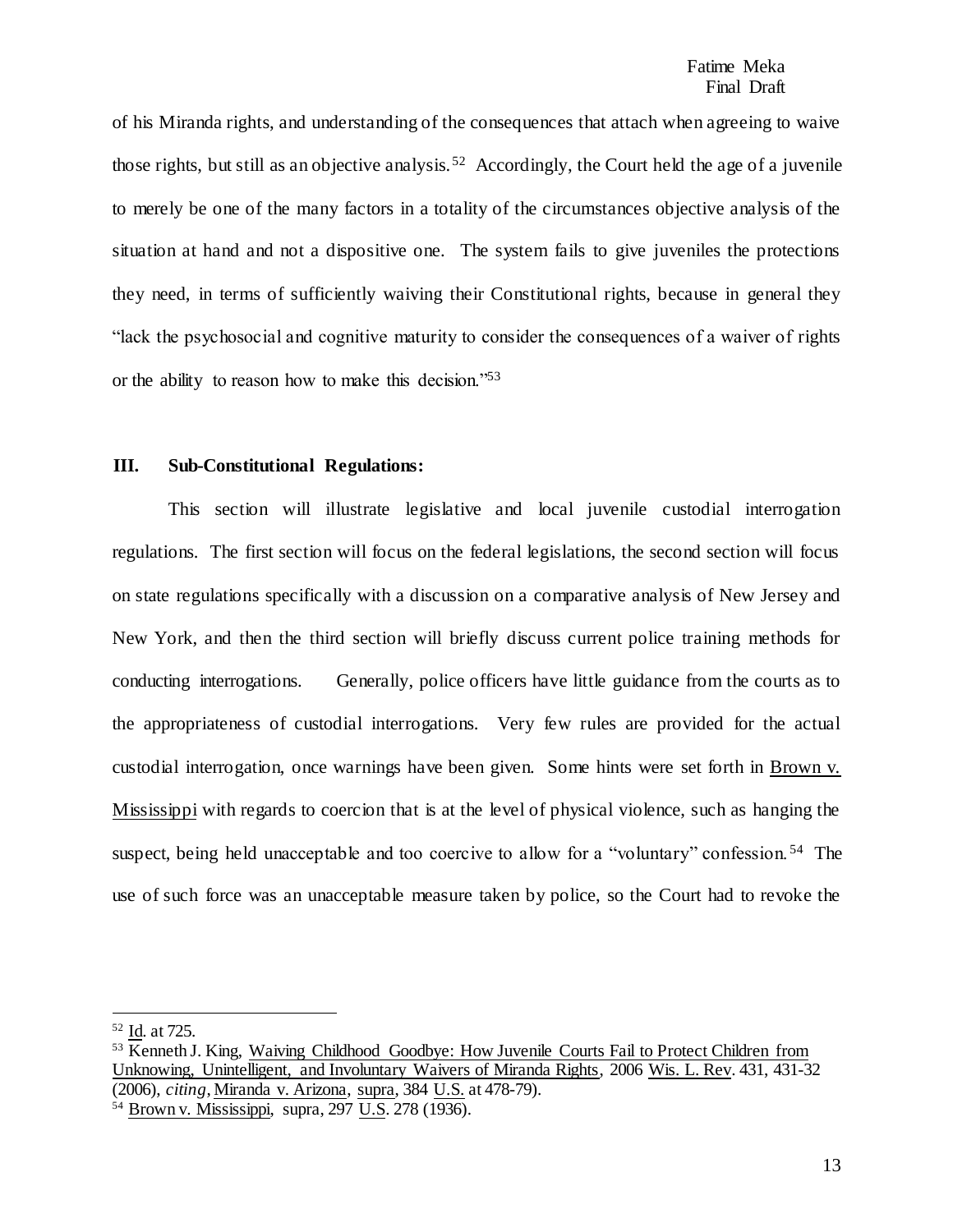confession obtained.<sup>55</sup> Even though Brown v. Mississippi deals with specific physical actions taken against a suspect while being questioned, the Court still failed to provide a definition for coercion that can be used in future cases as to what is permissible during custodial interrogations.<sup>56</sup> Then in Miranda v. Arizona, the Court held that pursuant to certain rights found in the Fifth and Sixth Amendments, the suspect in custody is afforded and needs to be read those given rights as a warning prior to any custodial interrogation questioning and in order to ensure the suspect's constitutional rights are protected.<sup>57</sup> The Court in Miranda was concerned about the inherently coercive environment in a police dominant atmosphere, which is where the "Miranda Warnings" come into play.<sup>58</sup> Again, these cases provided little guidance or any bright line rules as to what rules and procedures officers may use when conducting interrogations and in trying to obtain lawful confessions.

#### **A. Federal**

This subsection illustrates the federal legislation set in place for juveniles. The federal government has enacted a series of statutes for juveniles and in particular one statute that deals with appropriate procedures an officer should follow when juveniles are taken into custody for an alleged federal violation, prior to his appearance before a magistrate judge.<sup>59</sup> The statute 18

 $\overline{\phantom{a}}$ 

<sup>&</sup>lt;sup>55</sup> Id. at 278-280. (The police officers used physical force by tying the suspect from a tree and making it as though they were going to hang him, but letting him down before he actually died from it. The eventually obtained a confession from the suspect. The officers admitted to the tactics they used to obtain the confession and still held that the confession was indeed voluntary because the measures they used were seen as "legal" at the time. The Court looked at the Constitution in holding that the suspect's Constitutional rights were definitely violated by the measures taken).

<sup>56</sup> Brown v. Mississippi, supra, 297 U.S. 278 (1936).

<sup>57</sup> Miranda, supra, 384 U.S. at 436 (1966)

<sup>58</sup> Id.

<sup>59</sup> 18 U.S.C.S. §5033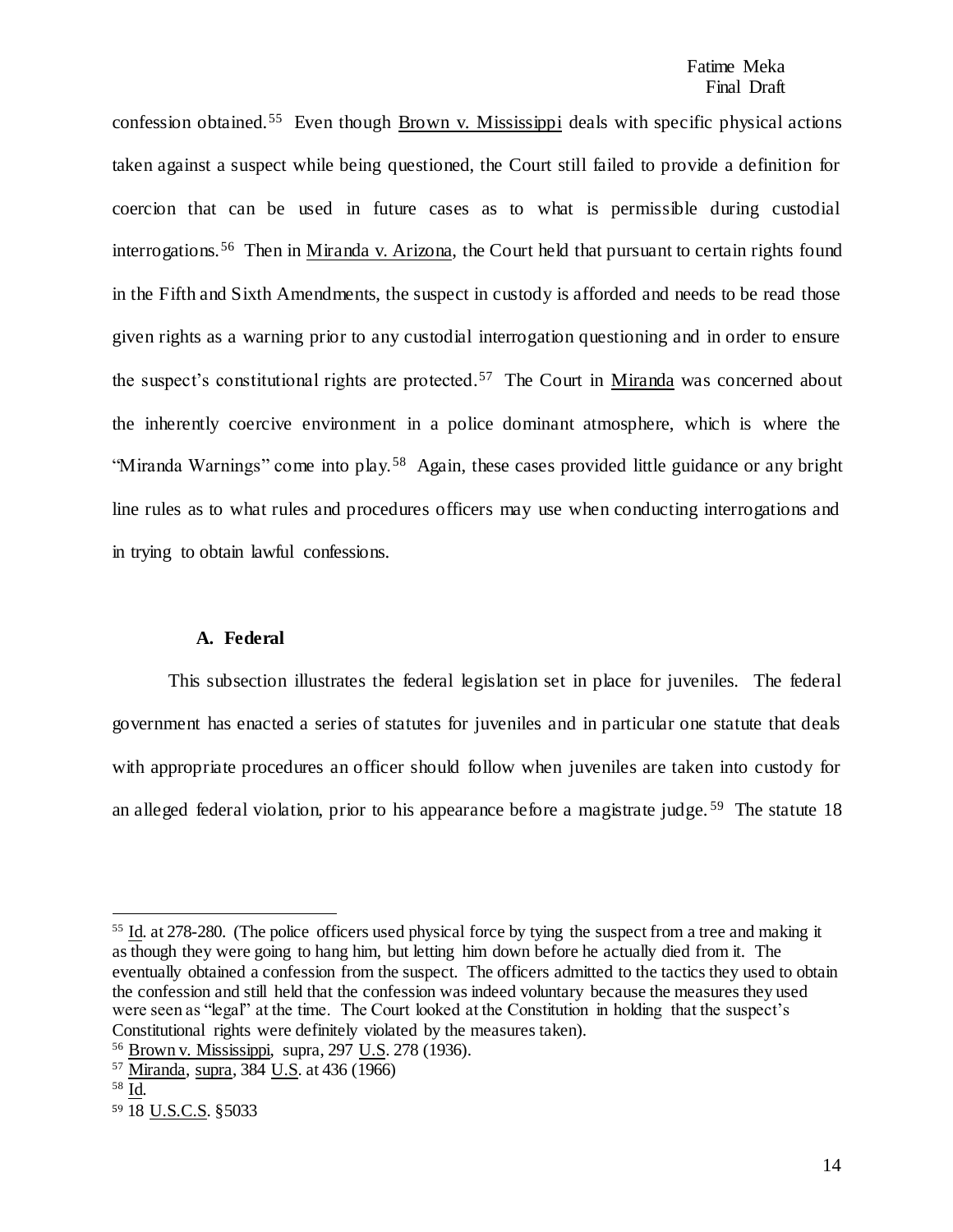U.S.C.S. §5033<sup>60</sup> prescribes what general procedures to take place whenever a juvenile is taken into custody for a federal violation. First, the juvenile should be advised his rights by the arresting officer *immediately* and those rights should be advised "in language comprehensive to a juvenile."<sup>61</sup> The legislature took the time to expressly carve out a need for juveniles to not only be read their legal rights (as in Miranda<sup>62</sup>), but to be read those rights in a way juveniles can understand those rights. This extra requirement still kept the standards objective, however, by stating that the rights should be read in a *language comprehensive to "a juvenile*" instead of "*the* juvenile," but it nonetheless is apparent that the legislature intends to illustrate a reasonable juvenile standard and that the treatment of juveniles in custody should be modified and tailored to juveniles specifically as opposed to using a general reasonable person standard for adults and juveniles alike.<sup>63</sup>

Furthermore, the statute states that the arresting officer needs to "immediately" notify the Attorney General and the juvenile's parents, guardian, or custodian of the juvenile's custody status as well as notify the parents, guardian, or custodian of the juvenile's legal rights and nature of the alleged offense.<sup>64</sup> The fact that the officer needs to notify parents or guardians and advise them of the juvenile's situation and aforementioned rights, additionally shows the legislatures intent to differentiate between adults and juveniles because unlike juveniles, adults do not have the need for their parents to be notified that they are taken into custody or of the adult suspect's rights and alleged offense. The status of merely being a juvenile automatically initiates such additional procedures for the arresting officer in order to assure the juvenile receives the same protection of rights as a similarly situated adult would receive for a federal violation.

<sup>60</sup> Id.

<sup>61</sup> Id. (Emphasis added).

 $62$  Miranda, supra, 384 U.S. at 436 (1966).

<sup>63</sup> 18 U.S.C.S. §5033 (Emphasis added).

<sup>64</sup> Id.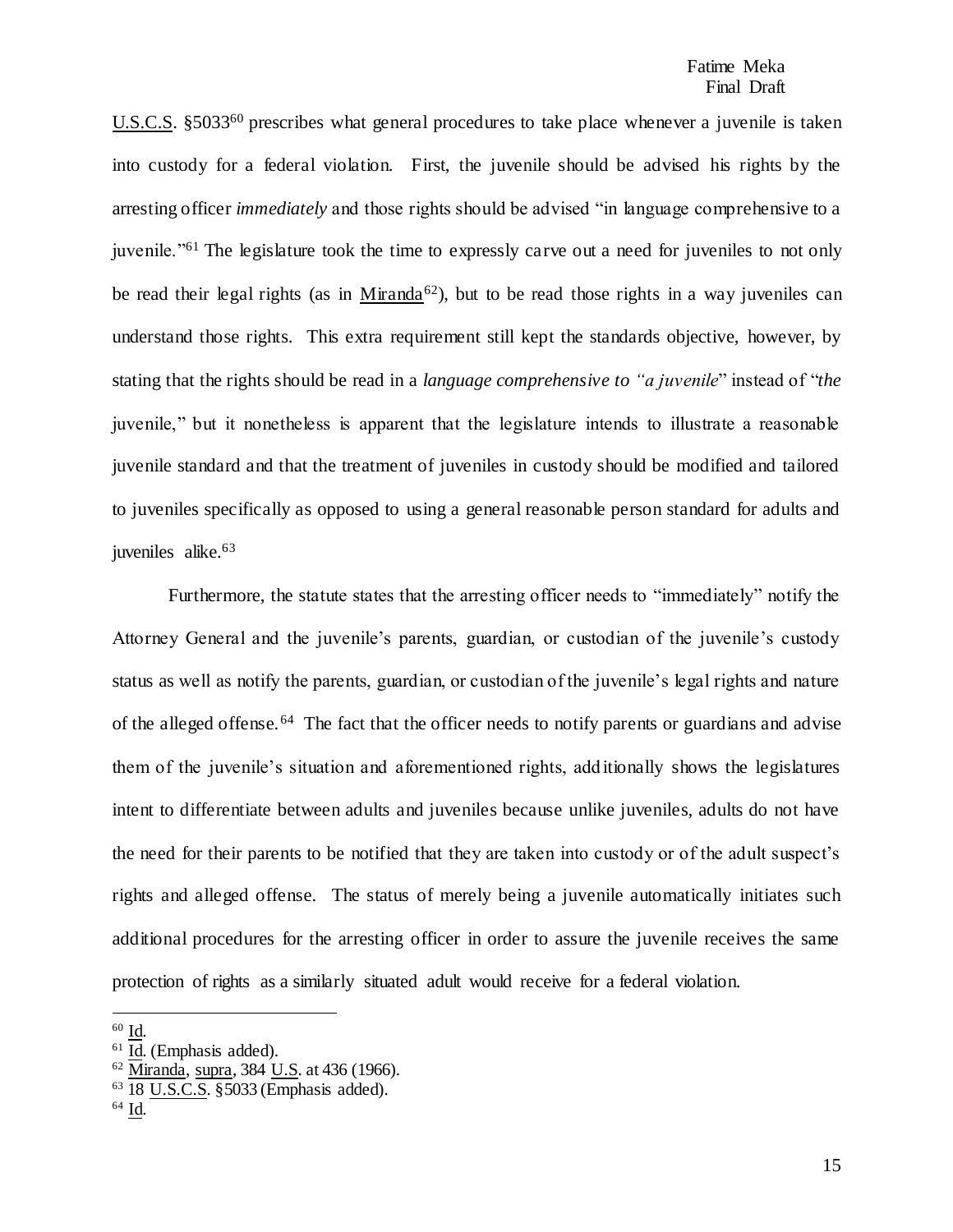The federal system in the Eighth Circuit interpreted §5033 and held that the requirement for the officer to notify parents or guardians at the time of custody, is intended to be another *safeguard* insuring the juvenile's basic rights to due process violations, as opposed to any constitutional rights or procedural rights such as to have the presents of a parent for a valid confession of the juvenile, holding that juveniles are capable of waiving their own right to remain silent.<sup>65</sup> This reasoning, however, should be revisited because it appears to be selfcontradictory: juveniles are seen to need additional safeguards not afforded to adults in order to protect rights like due process, yet at the same time, juveniles are seen to be fully capable of waiving a right to remain silent without such additional safeguards.

In another district court case, however, the Ninth Circuit illustrated that when the arresting officer informs the juvenile's parents that the juvenile is in custody, pursuant to §5033<sup>66</sup>, the officer must also inform the parents that they will have the opportunity to guide their child before any custodial interrogation.<sup>67</sup> Additionally, in another district court case, the Ninth Circuit held that a juvenile is entitled to the procedural protections under §5033 even if the age of the juvenile was not available at the time of the arrest or even if the juvenile gave an adult birth date to the officer at the time of the arrest.<sup>68</sup> This standard differs from the Court's decision in JDB v. North Carolina, where it held that age was a fact to consider in the evaluation of the sufficiency of the interrogation, so long as the age was apparent at the time the juvenile was in custody or, if under an objective analysis a reasonable officer should have been aware of the

<sup>65</sup> United States v. White Bear, 668 F.2d 409 (8th Circuit, 1982). (The juvenile accused of the rape of a teacher was looked at as a juvenile delinquent within the meaning of the Federal Juvenile Delinquency Act, 18 U.S.C.S. §5033.)

<sup>66</sup> 18 U.S.C.S. §5033.

<sup>67</sup> United States v. Female Juvenile, 255 F3d 761, 762, 766-767 (9th Cir. Cal. 2001).

<sup>68</sup> United States v. Juvenile Male, 2010 U.S. App. LEXIS 1686, 37-38, 61-62 (9th Cir. Cal. 2010).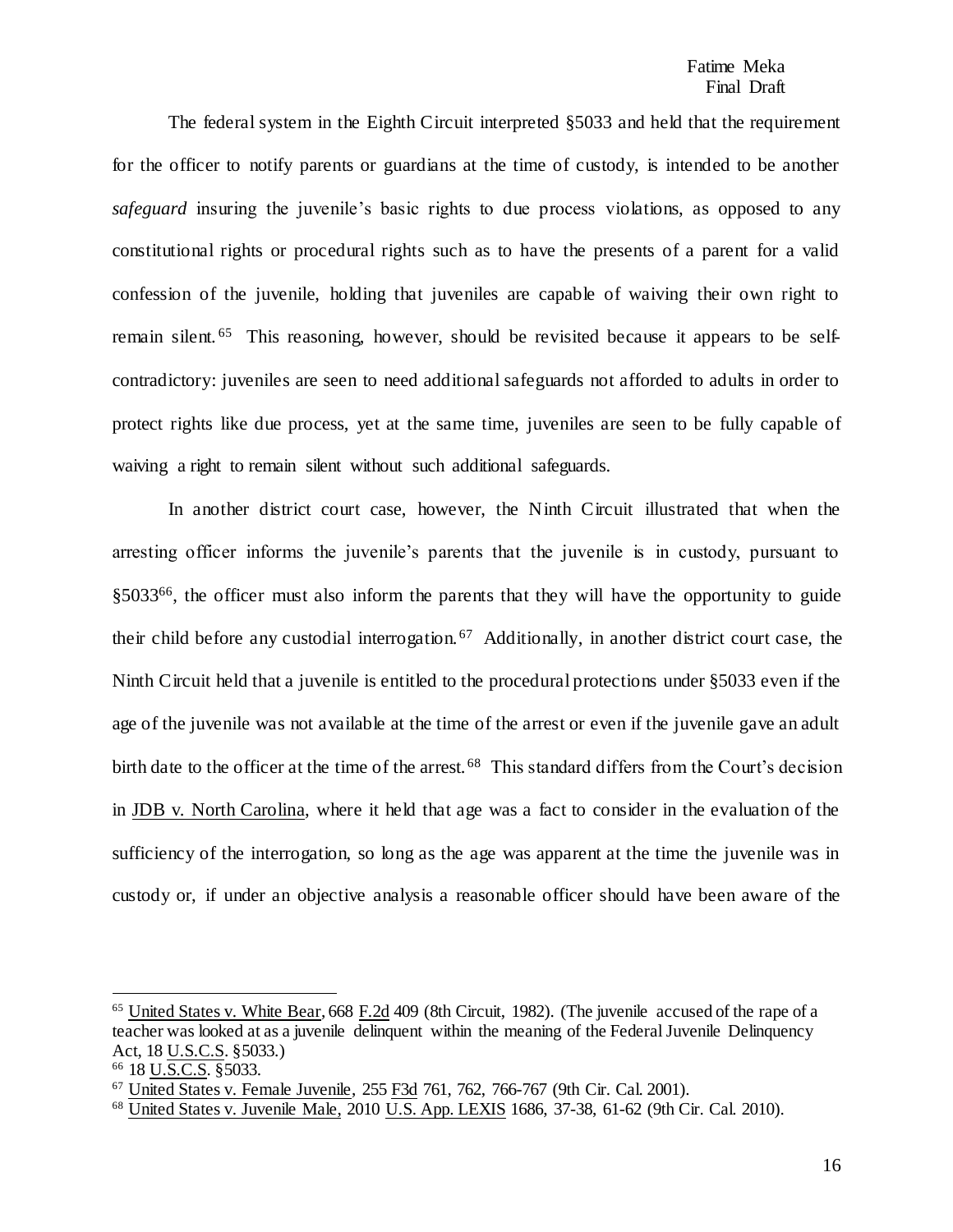age.<sup>69</sup> As a general blanket, however, the United States Supreme Court has held that Miranda is a constitutional rule that governs the admissibility of statement derived from custodial interrogations at both the state and federal level and *cannot* be superseded legislatively. <sup>70</sup> The states have accordingly used Miranda as a foundation and floor for such proceedings, but still establish their own nuances they see fit to add layers to the state's juvenile justice system.

#### **B. New Jersey and New York Comparison**

The police standards for custodial interrogations vary from State to State. The standards differ as to the treatment of adults and whether or not the State recognizes special standards for juveniles. It is helpful to see how some states vary in general when it comes to the treatment of juveniles with regards to custody, Miranda warnings, and custodial interrogations. This subsection includes a comparative analysis of two bordering states, New Jersey and New York. The subsection will show how their two systems vary in treatment for juvenile procedures.

In New Jersey, the courts have recognized some differences in treatment that needs to be afforded specifically to juveniles with regards to "Miranda Warnings."<sup>71</sup> The warnings must be administered, but the analysis for a juvenile is whether, during the custodial interrogation, the juvenile was "treated with the utmost fairness and with every consideration that his age and all surrounding circumstances indicated should be accorded to him."<sup>72</sup> Also, if the juvenile "is not old enough to understand and waive, and the parents cannot be found or cannot or will not attend, [the court held] that the questioning may go forward, even without the Miranda warnings"; New Jersey allows for the questioning to continue if it is "conducted with the utmost

<sup>69</sup> JDB, supra, 131 S. Ct. at 2406.

<sup>70</sup> Dickerson v. United States, 530 U.S. 428 (2000); Miranda, supra, 384 U.S. 436 (1966).

<sup>71</sup> Miranda, supra, 384 U.S. 436 (1966).

<sup>72</sup> State in the Interest of R.W., 115 N.J. Super. 286, 295 (App. Div. 1971), aff'd 61 N.J. 118 (1972); Miranda, supra, 384 U.S. 436 (1966).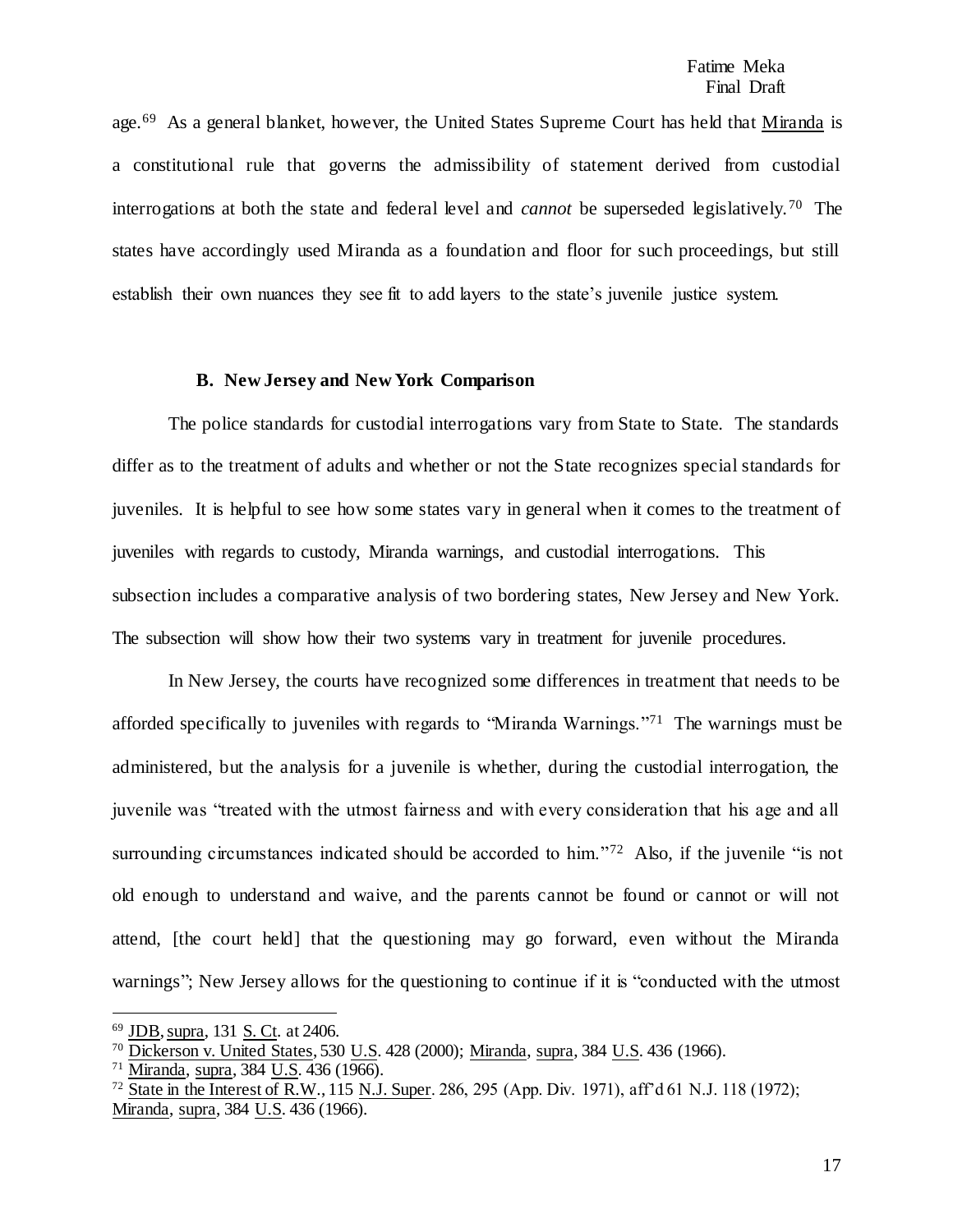fairness, without force or other improper influence, mental or physical, and in accordance with the highest standards of due process and fundamental fairness."<sup>73</sup> The formerly listed statement can be seen as the State's attempt to illustrate inappropriate conduct during interrogations and an attempt to eliminate the psychological tactics that officers often use to obtain confessions. New Jersey clearly affords juveniles a higher level of protection during custodial interrogation because of the juveniles very nature of being more susceptible to the psychological tactics officers use, noting that the officers conducting the interrogations are not only adults but also in positions of authority.<sup>74</sup>

Furthermore, in New Jersey the police officer should make reasonable efforts to contact the juvenile's parents or guardian and should have them present during any juvenile custodial interrogations because of the inherently coercive nature of the questions and the juvenile's susceptibility to psychological coercion more easily than a similarly situated adult.<sup>75</sup> New Jersey finds that the presents of a parent during the interrogation process not only protects the interest of the juvenile, but also serves as a protection for the truthfulness of the statements made by the juvenile.<sup>76</sup> Also, interestingly, New Jersey requires that the state prove the voluntariness of a waiver by the higher standard of beyond a reasonable doubt, not just by a preponderance of the evidence.<sup>77</sup>

Comparatively, in New York, the juvenile must notified his Miranda rights, but a parent or guardian is not seen as necessary during a custodial interrogation.<sup>78</sup> The State has held that a juvenile is capable of voluntarily making a confession without the need of a parent, guardian, or

<sup>73</sup> State in the Interest of R.W., 115 N.J. Super. at 296.

<sup>74</sup> State in the Interest of B.T., 145 N.J. Super. 268 (App. Div. 1976) cert. denied 73 N.J. 49 (1977).

<sup>75</sup> State in the Interest of J.P.B., 143 N.J. Super. 96 (App. Div. 1976).

<sup>76</sup> State v. Presha, 748 A.2d 1108, 1113-1114 (N.J. 2000).

<sup>77</sup> State v. Galloway, 133 N.J. 631, 654 (1993).

<sup>78</sup> N.Y. Fam. Ct. Act 305.2(7).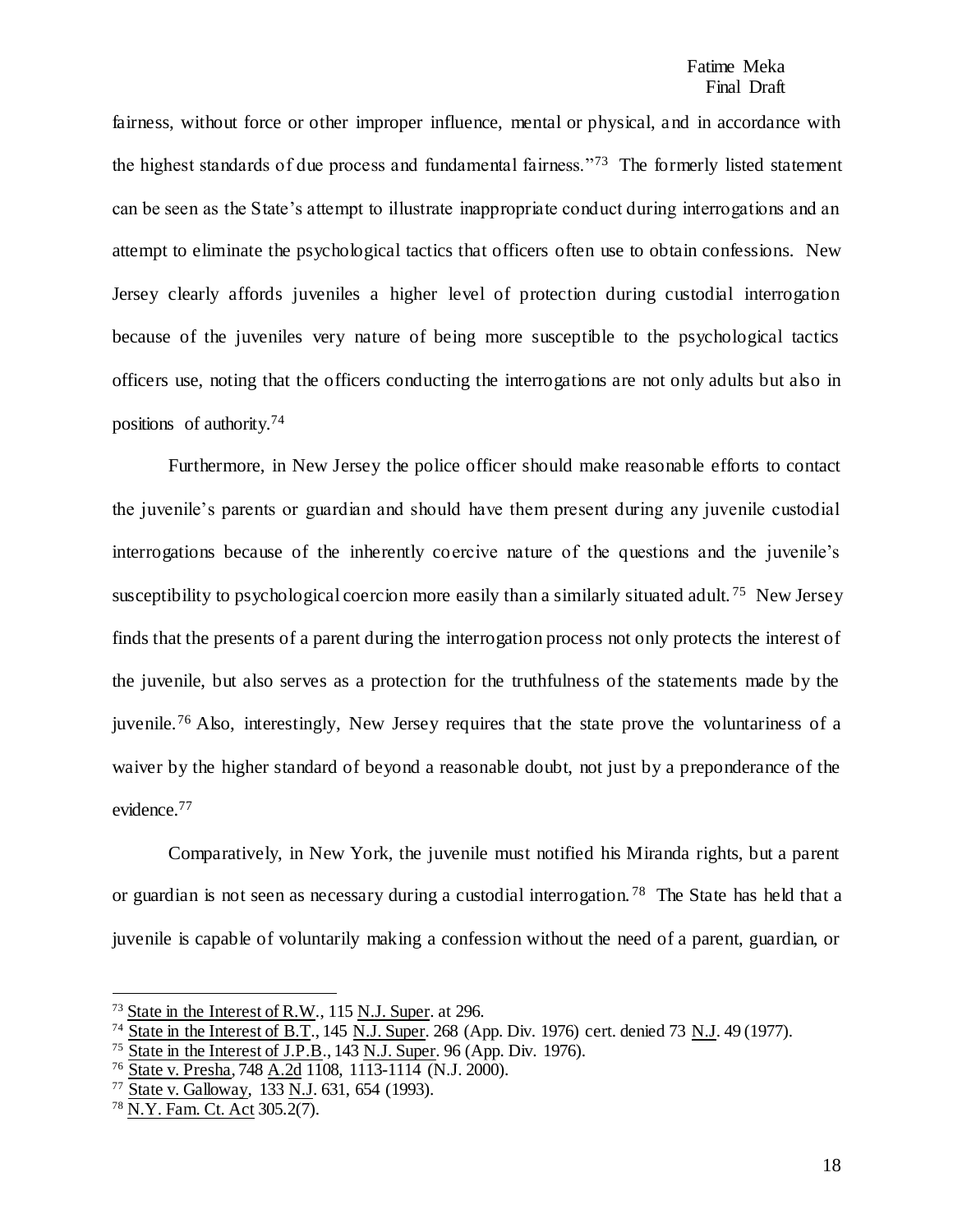#### Fatime Meka Final Draft

counsel.<sup>79</sup> The parents or guardians simply need to be notified that the juvenile is in custody and also be notified of the juvenile's Miranda rights.<sup>80</sup> Further, when determining whether a juvenile has made a valid waiver, New York's system is less protective than New Jersey's long list of considerations in regards to juveniles specifically. The State allows for a parent or other adults that are "close blood relatives, whose protective relationship with children our society has also traditionally respected, as well as non-related adults whose functional relationship with the child is equally close," to waive their child's rights even without the juvenile's consent.  $81$  It seems a bit counterintuitive, however, since on the one hand a juvenile is allowed to waive his own rights without the presents of a parent, so long as one is notified of the juvenile's rights, but on the other hand the parent can step in an waive those said rights even without the juvenile consenting to that waiver. New York simply looks at the totality of the circumstances, while taking the age into consideration as one of the factors, but still not as protective as New Jersey with the "utmost fairness" analysis. These two State are similarly situated, yet there are clear distinctions and variations as far as how juveniles are treated for purposes of custodial interrogations and the juvenile's Miranda rights.

#### **C. Current Police Training**

Additionally, at the state level, police are given training manuals that include variations of interrogation techniques. This subsection will step away from the legal requirements and illustrate some of the most commonly used police training techniques for interrogations in order to show the types of measures taken and the psychological impacts such methods have on

<sup>79</sup> Id. at 305.2(3),(7); People v. Stephen J.B., 23 N.Y. 2d 611 (1969).

<sup>80</sup> Id.

<sup>&</sup>lt;sup>81</sup> N.Y. Fam. Ct. Act 305.2(7)-(8); In re Abraham R., 2009 WL 750179, quoting, Reno v. Flores, 507 U.S. 292, 310 (1993).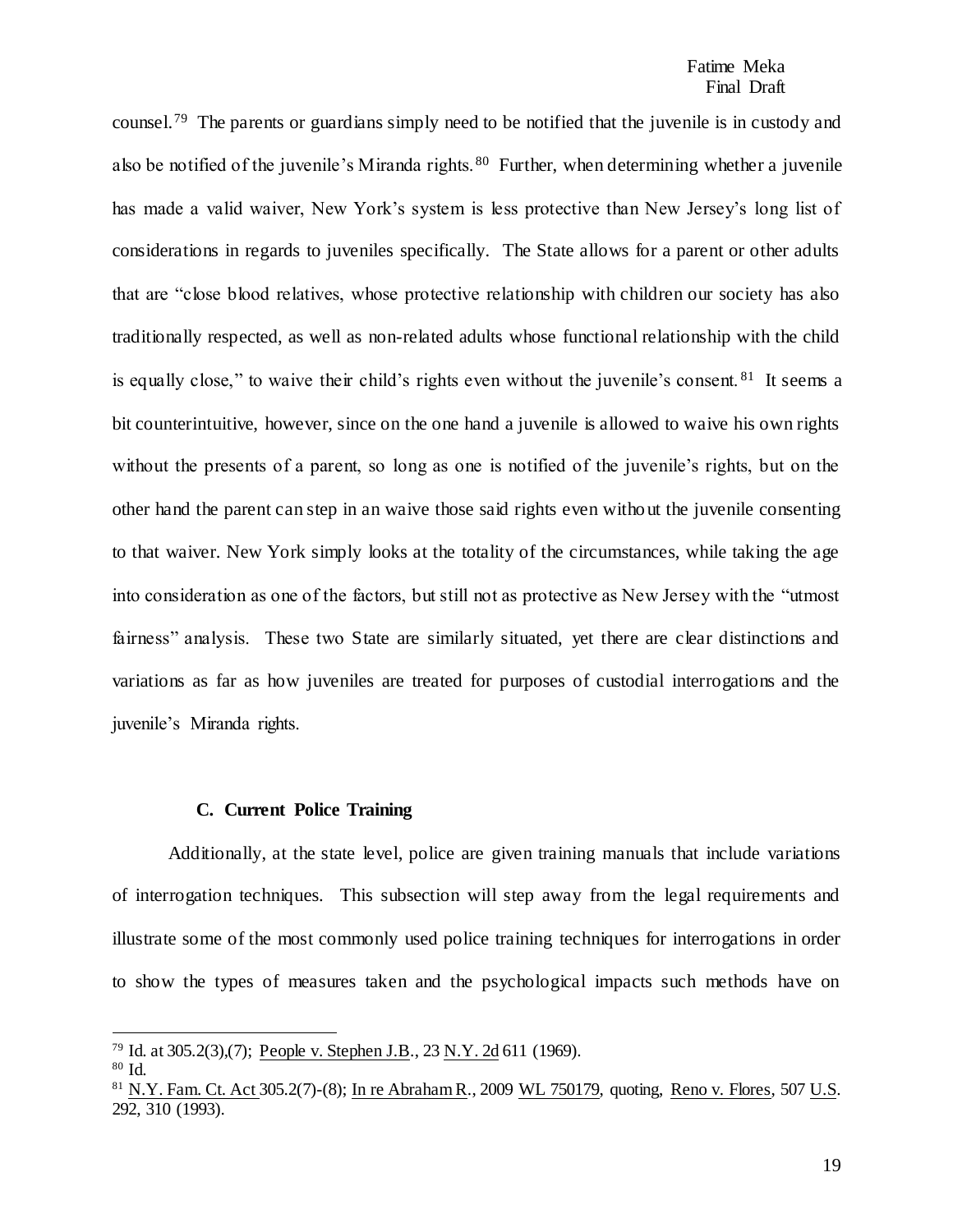suspects. Most police training manuals across the United States merely provide general interrogation techniques that may be used. Although there is some commonly recognized methods, there is still a lack of uniformity throughout the country on conducting custodial interrogations.

The manuals, however, typically try to show different methods an officer can use to break down the person in custody's resistance to speak. <sup>82</sup> The officers are seeking confessions and possibly further investigatory leads or evidence. The psychological tactics for interrogation focus on the influence of persuasion because often a person in custody is at first reluctant to speak with the officers. <sup>83</sup> Officers attempt to use the art of persuasion during custodial interrogations in order to convince the person in custody that it is in his best interest to speak with the officer and confess. <sup>84</sup> The manuals include a variety of deceptive strategies the officer's may choose to utilize during interrogations. Some techniques include trickery, misrepresentation of the seriousness of the crime, exaggerating the strength of the evidence against the person at that time, or creating the psychological idea that confessing leads to leniency without outright making any promises or stating that leniency will be given if a confession is made.<sup>85</sup>

As previously stated, the Court held that "any evidence that the accused was threatened, tricked, or cajoled into waiver" essentially effects the voluntariness of a waiver.<sup>86</sup> Yet, police manuals allow for "trickery" and "deception," but it is very hard to tell where the thin line is drawn to go from acceptable trickery or deception to the area of unacceptable psychological force or coercion. Additionally, different methods as to the environment the interrogation is

<sup>82</sup> G. H. Gudjonsson. "The Psychology of Interrogations and Confessions: A Handbook." *Applied Cognitive Psychology*. (2003)(Referencing the Reid Technique).

 $83$  <u>Id</u>. at p. 8.

 $84 \overline{Id}$ .

<sup>85</sup> Id. at p. 11-12.

<sup>&</sup>lt;sup>86</sup> Miranda, supra, 384 <u>U.S</u>. 436 (1966).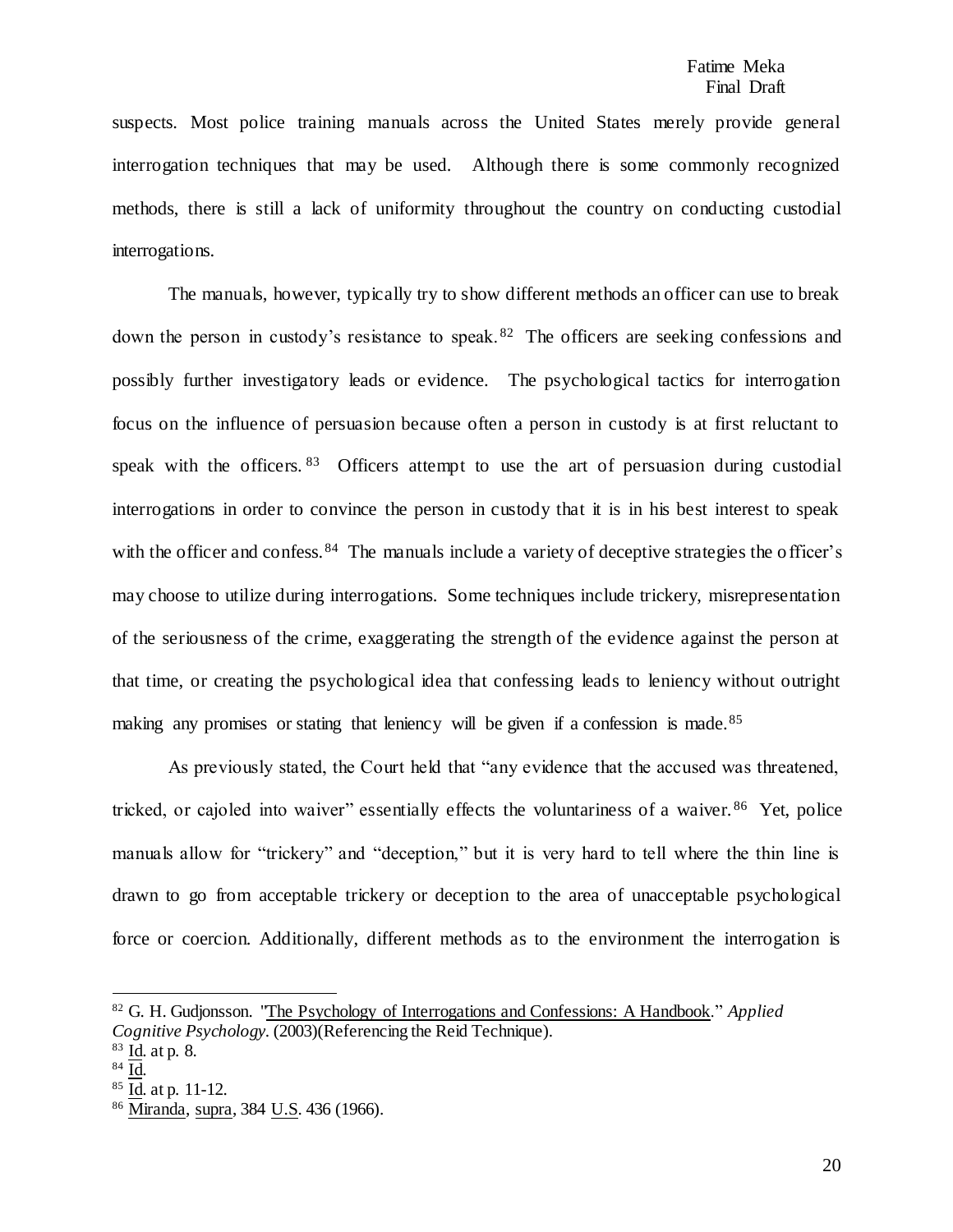given in, the type of seat the person is custody sits in, the person's position in the room in relation to the officer or officers present at the time, the size of the room, whether the room has windows, a mirror, or other physical methods based on the initial environment the suspect walks into that tends to make the situation the suspect is in, uncomfortable from the outset. $87$ 

A popular interrogation method, well known throughout the United States, is the Reid method that includes nine steps of different ways to psychologically manipulate the suspect into a confession.<sup>88</sup> The nine steps are as follows: direct positive confrontation, theme development, handling denials, overcoming objections, getting the suspect's attention, handling the suspect's passive mood, presenting an alternative question, having the suspect orally relate some of the details of the alleged offense, obtaining a confession and converting that confession into a written confession.<sup>89</sup> These steps recognize that, naturally, most people are reluctant to confess and therefore are likely to make denials. This is seen as a problem for officers, especially if the person makes repeated denials because it starts to give the person in custody a psychological advantage, so the officer in step three is suppose to interrupt the suspect from those continued denials.<sup>90</sup> These steps are all essentially about overcoming the person in custody psychologically by bringing him down and making him feel like he doesn't have much "power." The justification the manual uses for setting forth such techniques is that an innocent suspect with an average level of intelligence would not acknowledge committing a crime just because the officer

<sup>87</sup> G. H. Gudjonsson. "The Psychology of Interrogations and Confessions: A Handbook." *Applied Cognitive Psychology*. (2003); Reid, John. The Reid Technique of Interviewing and Interrogation - Training Seminars & More. 4 Nov. 2014. http://www.reid.com.

<sup>88</sup> Id. at 10.

<sup>89</sup> Id. at 17-20; *see also*, Zulawski, David E.; Wicklander, Douglas E., Practical Aspects of Interview and Interrogation. Ann Arbor: CRC Press. (2001).

<sup>90</sup> Id. at p. 17.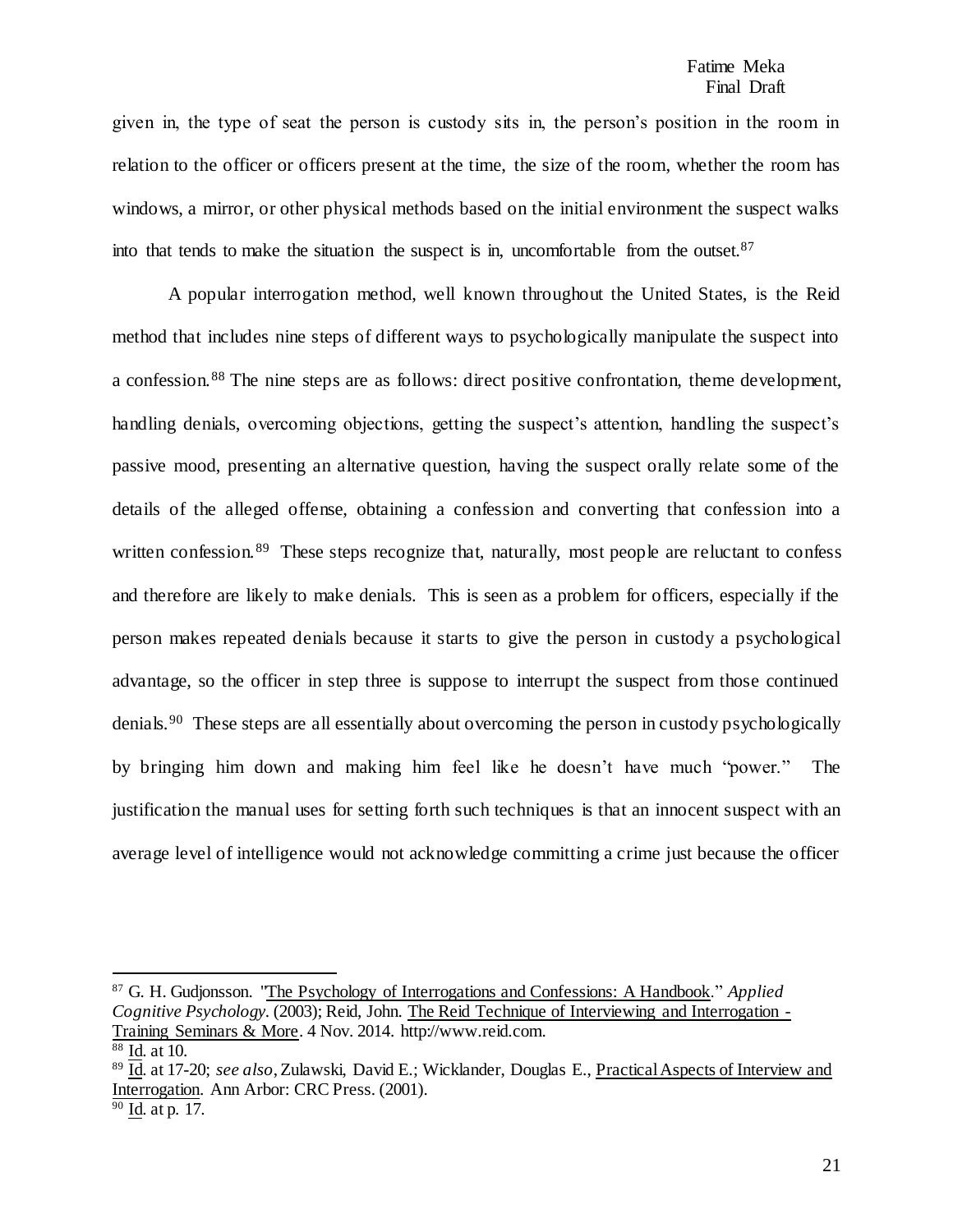provided two alternatives to how or why the crime was committed and encourage to accept one of them.<sup>91</sup>

In regards to juveniles, officers do not usually get a separate manual for those custodial interrogations, which is appalling since even the United States Supreme Court made some efforts to recognize that children should not be viewed as miniature adults. <sup>92</sup> These psychological tactics are ones that are used throughout the system. Juveniles need to be protected.

#### **IV. Recommendations.**

The following section provides some of my recommendations for juvenile procedures and the section shows how the following safeguards can ensure juveniles' rights are protected during the custodial interrogation process. First and foremost, all juvenile interrogations should be video taped and recorded beginning from the moments leading up to the juvenile entering the room. Additionally, regardless of the juveniles age, a parent or guardian should definitely be notified and read the juvenile's Miranda rights in addition to the juvenile. In the event that a parent or guardian is unable to be located after reasonable efforts by the officers, then the officers may proceed by inquiring whether the juvenile has another adult he looks at as a "trusted guardian" and attempt to contact that person if anyone shall be named. Otherwise, if no one can be located after diligent reasonable efforts, then the process can proceed without a parent or guardian present, but it should be treated with the utmost fairness and with every consideration that the juvenile's age in mind as well as any surrounding circumstances. Additionally, it would be valuable to the efficiency of the process if counsel were nonetheless notified and the juvenile

 $91$  Id. at p. 20.

 $92$  JDB, supra, 131 S. C<sub>t.</sub> at 2404.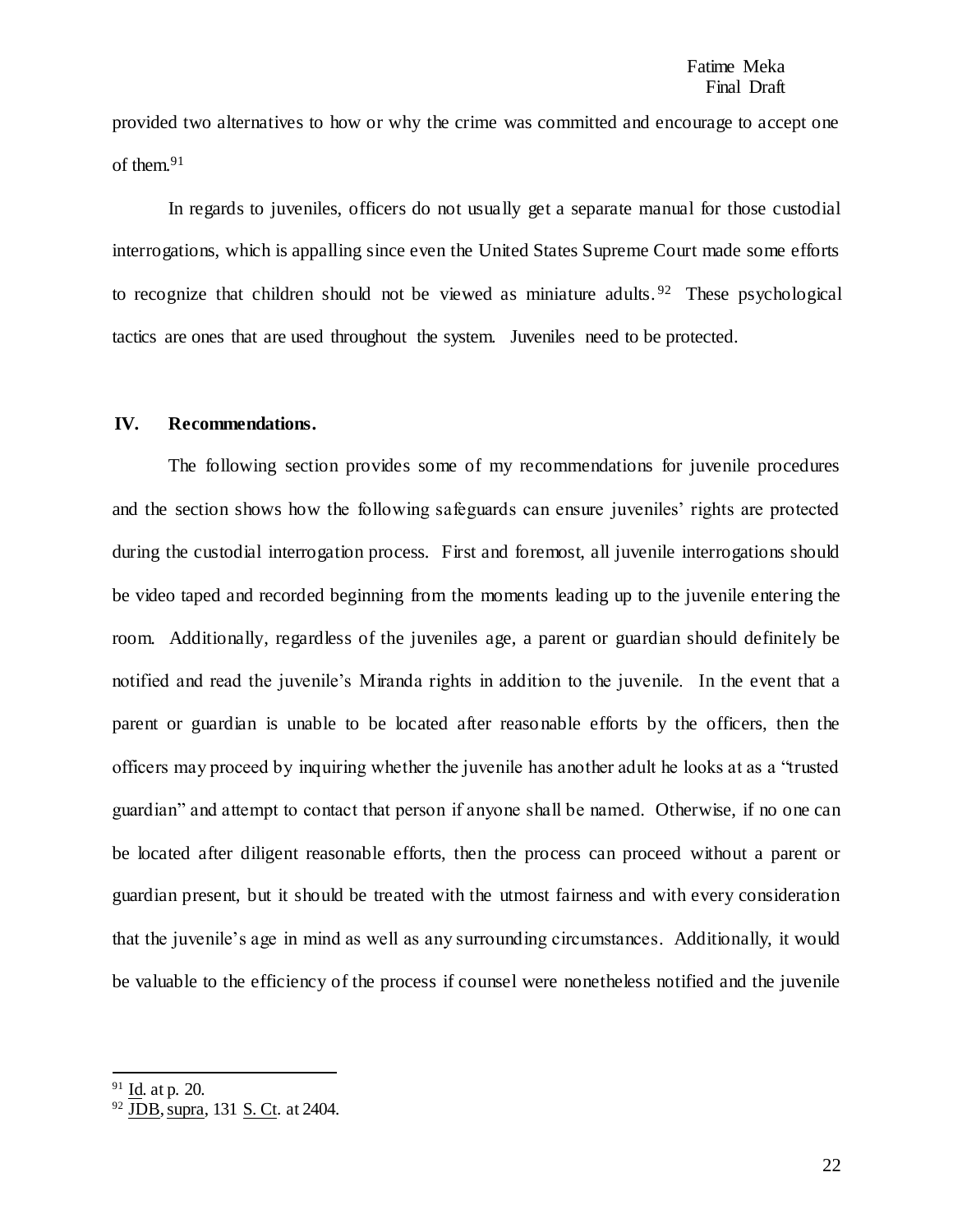provided the opportunity to consult with that counsel after the officer issued him his Miranda rights and before the commencement of questioning for any custodial interrogations.

Then, after such consultation the juvenile can be presumed to be in a much better position to understand his Miranda rights, so then the juvenile can make an informed decision and decide whether to waive his Miranda rights or not and how he wishes to proceed with the custodial interrogation. In the event that the juvenile decides to "knowingly" waive his Miranda rights and continue with the questioning, the juvenile should be afforded the right to decide if he would like to be questioned; with counsel present, without counsel present, with just a parent or guardian present, or with both counsel and a parent or guardian present. It is the most important for counsel to be present initially in the process because what occurs in many cases is that officers convince the juveniles that it is in their best interest to speak with the officers at this point in the proceeding and that any counsel that would be provided works together with the government; as in the public defenders and prosecutors are both considered government positions. These techniques usually instill hesitance in the juvenile to consult with such counsel. The juvenile is placed in a position where he thinks it is in his best interest to speak with the police officer and not such counsel that could be provided. Based on personal experience in working with juveniles for purposes of detention hearings, they often seem unwilling to speak freely with their represented counsel at first due to such factors that are instilled in their more-or-less innocent, developing minds.

Continuing with the proposed process, during the actual custodial interrogation, the officer should not be allowed to use psychological tactics to try and trick the juveniles; they should be more forthcoming with what the alleged crime is and in letting the juvenile know that if he chooses not to speak to the police officers it cannot be held against him. It appears okay for

23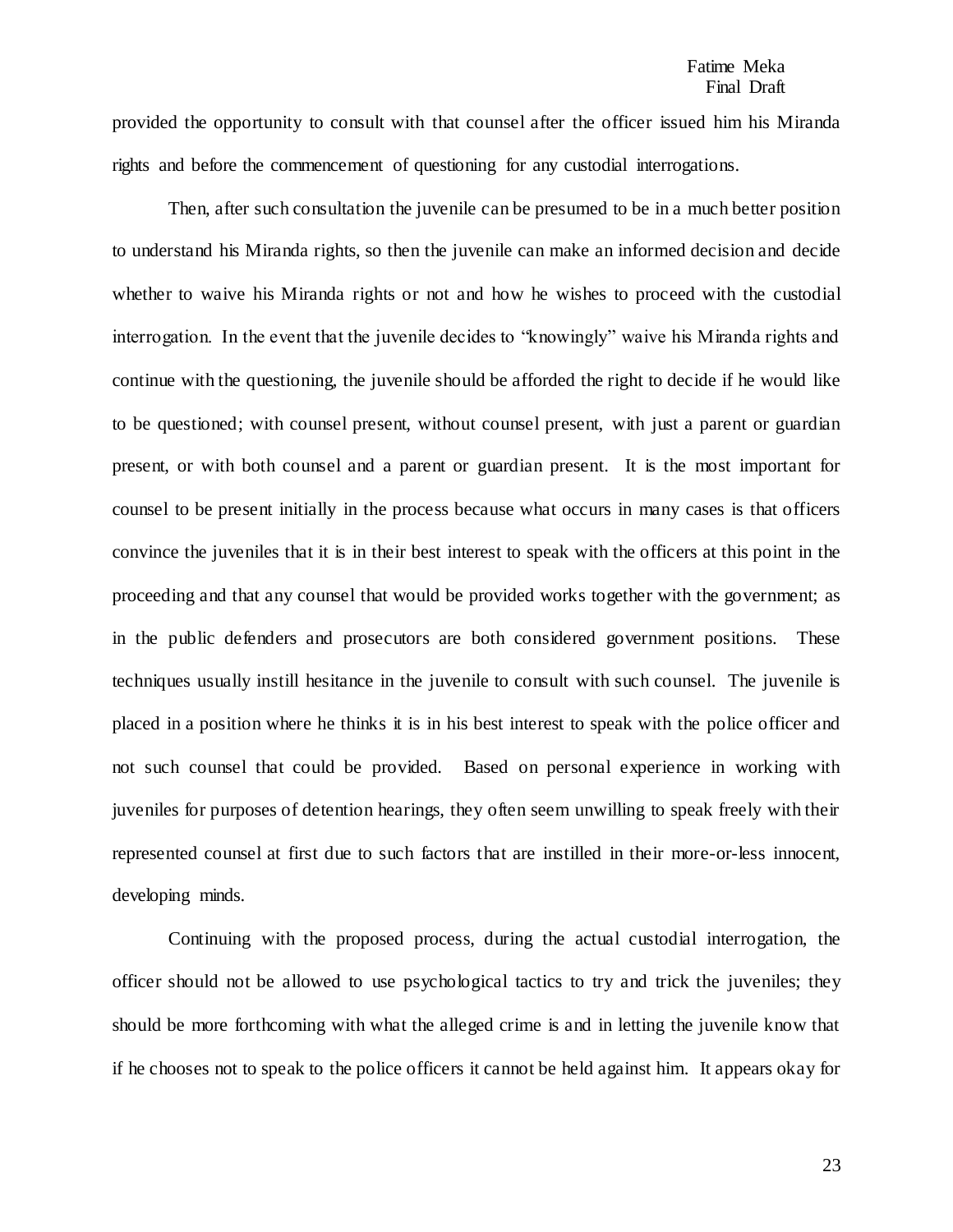the officer to even continue at this point by informing the juvenile that if the juvenile does choose to speak with them it will assist the officers in their investigation for the alleged crime, but it should definitely be made clear, even further than simply reading their Miranda rights, that it is completely okay for them not to speak to the officers for a custodial interrogation and they will not suffer any harsher consequences for the alleged crime, simply for choosing not to speak. Similar to New Jersey's treatment of young juveniles who are unable to consent, it would be beneficial that for all juvenile questioning the officers conduct the interrogations with the utmost fairness, without force or other improper influence, mental or physical, and in accordance with the highest standards of due process and fundamental fairness. The position in this note is that these proposed recommendations for safeguards during juvenile procedures will allow for the additional protections that juveniles needs to be afforded in order to not only protect their constitutional rights, but to also allow for further transparency and efficiency within the judicial system as a whole.

#### **V. Conclusion**

Over 20 years after the Court decided Miranda v. Arizona<sup>93</sup>; five male juveniles were charged and convicted for the brutal rape of a female jogger in Central Park in 1989.<sup>94</sup> These five juveniles were known as, the "Central Park Five."<sup>95</sup> The juveniles ranged from fourteen to sixteen years of age. Four of them were charged as juveniles and one was charged as an adult.<sup>96</sup> Their sentences ranged from six years to thirteen years in confinement for the crime.<sup>97</sup> The State had confessions from four of those juveniles, which were received during their custodial

<sup>93</sup> Miranda, supra, 384 U.S. at 436.

<sup>&</sup>lt;sup>94</sup> The Central Park Five. 2012. Documentary.

 $95 \overline{Id}$ .

<sup>96</sup> Id.

<sup>97</sup> Id.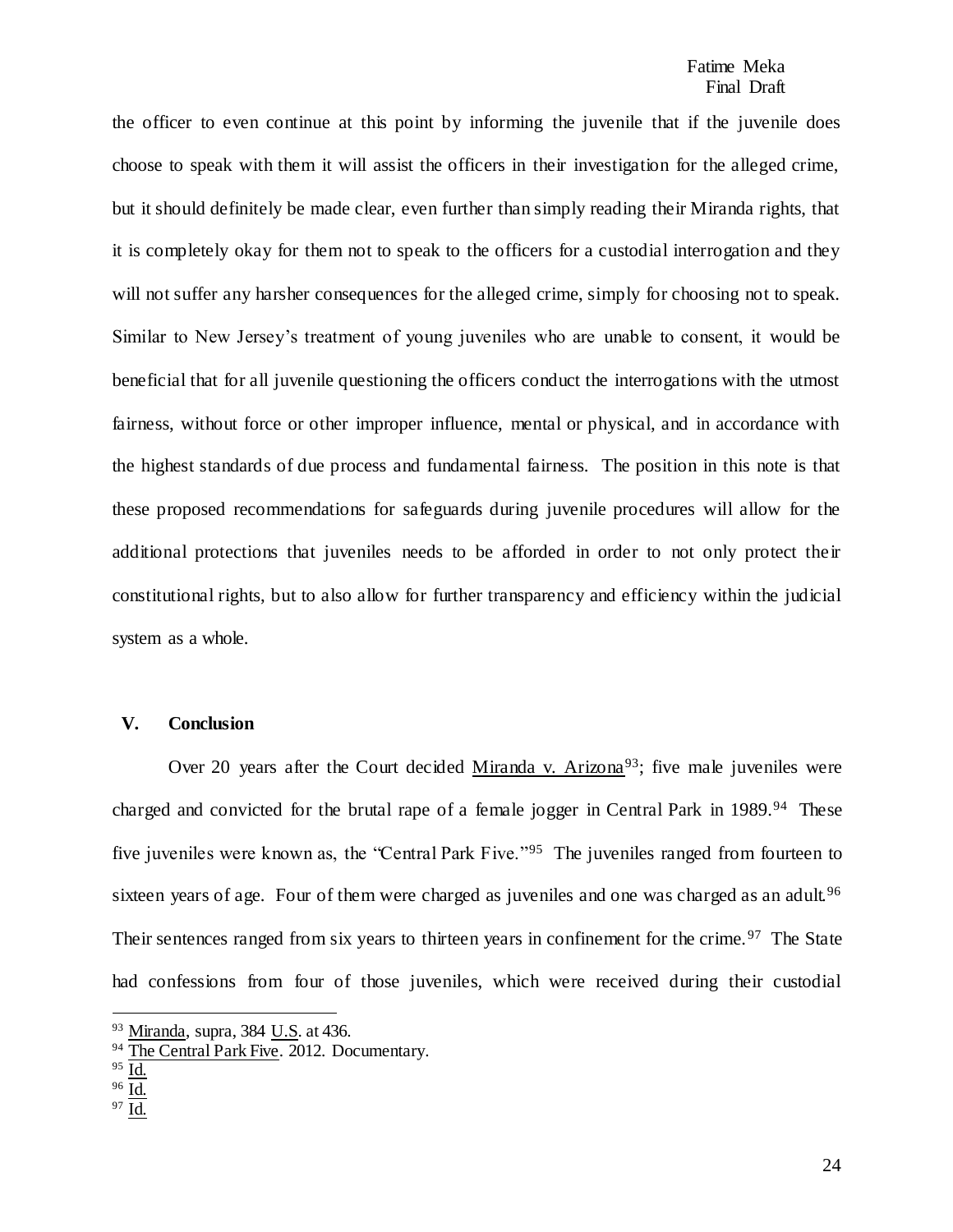interrogations.<sup>98</sup> Their constitutional rights were read to them.<sup>99</sup> Some of juveniles even had their parents present during the questioning. <sup>100</sup> During trial, it was difficult for the prosecution to connect any of the other evidence to those five juveniles.<sup>101</sup> None of the juveniles' DNA was found on the scene or on the victim or her clothing, but those confessions were there, and were video recorded.<sup>102</sup> Those confessions were used at trial to prosecute the juveniles.<sup>103</sup> Before the end of the proceedings, one of the defense attorneys approached the juveniles as to a possible plea deal if three of them plead guilty. <sup>104</sup> The juveniles' refused to take a plea deal and maintained their innocence, even with their "confessions" out in public. <sup>105</sup> At trial, after a long deliberation, guilty verdicts were returned for all of the juveniles and they were sentenced accordingly. 106

Then, over ten years later, a man stepped forward.<sup>107</sup> A man who was known as a serial rapist stepped up and admitted to being the sole assailant of the rape of the female jogger in Central Park on the April night in 1989.<sup>108</sup> There was DNA evidence that corroborated that man with the DNA at the scene of the incident in 1989.<sup>109</sup> Notwithstanding, about ten years prior, the State obtained elaborate and detailed confessions from those five juveniles, admitting and recording on video, that they collectively committed the crime. Their Miranda warnings were given, most if not all of their parents were present during the interrogation and again read the

<sup>98</sup> Id.

 $\overline{\phantom{a}}$ 

- <sup>99</sup> Id. <sup>100</sup> Id.
- <sup>101</sup> Id.
- $102 \underline{Id}$ .
- $103$   $\underline{\text{Id}}$ . <sup>104</sup> Id.
- $^{105}$  Id.
- $106$   $\underline{Id}$ .
- $107 \underline{Id}$ .
- <sup>108</sup> Id. <sup>109</sup> Id.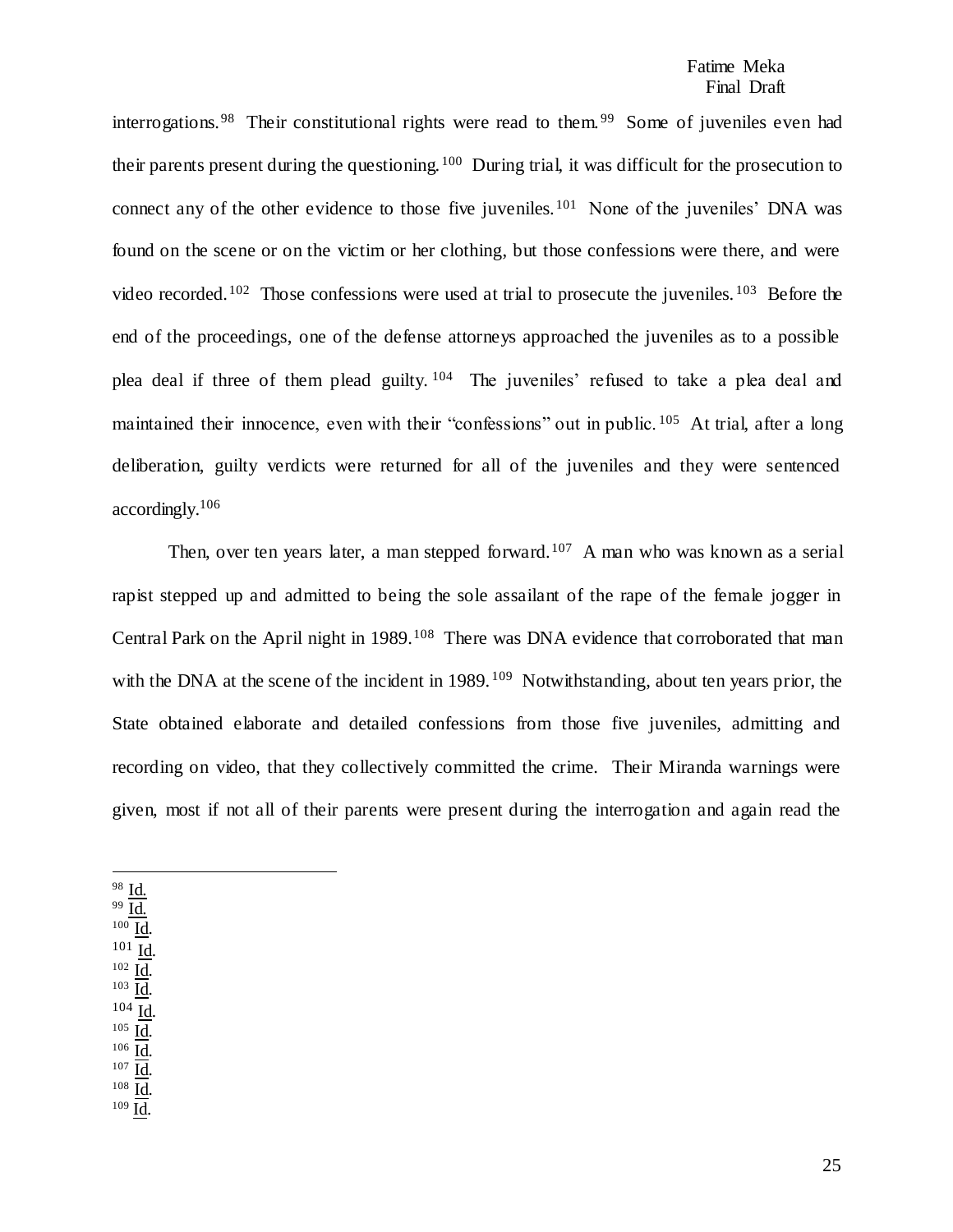Miranda warnings, and still, the innocent juveniles falsely confessed. It can be argued that they all falsely confessed due to the inherently coercive nature of such custodial interrogations particularly when minors are involved. It does not mean that the officers conducting the interrogations used unlawful techniques according to the minimal legal principles set in the area of law, but somehow, during these interrogations, the juveniles were convinced that confessing, albeit falsely, was in their best interest. The "Central Park Five" were eventually exonerated, but unfortunately so was their youth. $110$ 

Shortly thereafter, a large number of the States across the country began requiring that custodial interrogations be recorded in order to have an additional safeguard in the reviewing process and in hopes of creating some more transparency within the system. How much has the system really changed since then in regards to juvenile interrogations? Other than recognizing that juveniles are not in fact adults, but at the same time, somehow juveniles are not afforded their own nationwide standards recognizing that fact for the inherent compelling nature of custodial interrogations.

Additionally, there seems to be this misperception that there is an increasing number of juvenile crimes. There is little consideration, however, that maybe some of that increase in number may be due to wrongful confessions that were either false confessions or truthful but coerced confessions due to the inherently coercive nature of such interrogations coupled with the inherent lack of maturity of juveniles. There should be a presumption that juvenile confessions made during custodial interrogation are done so involuntarily because of the juvenile's fundamental rights being "unknowingly" and "unintelligently" waived. In the current stance of the system, it is very unlikely to think that juveniles can ever really "knowingly" understand and